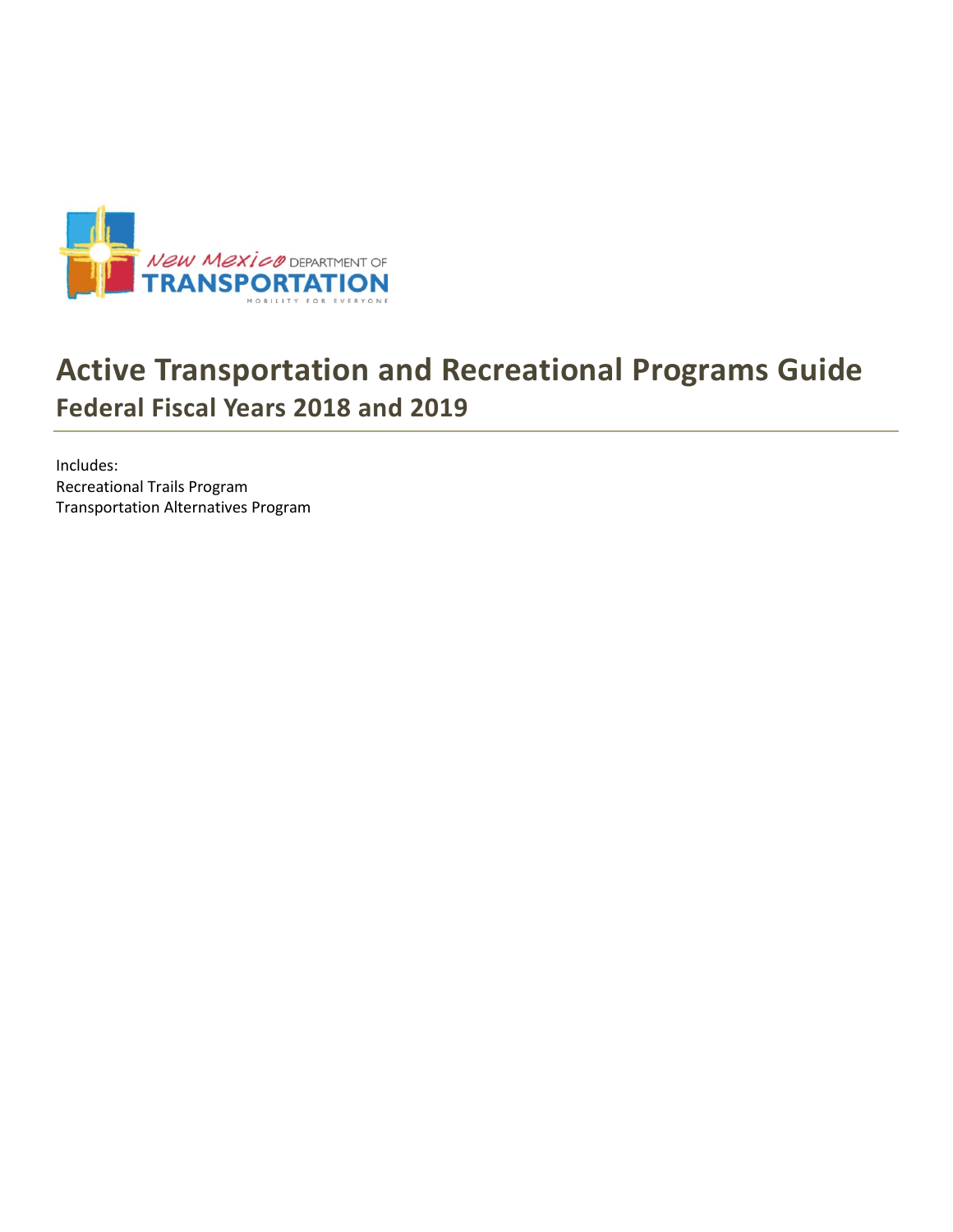# **Program Coordinators**

Aaron J. Detter Recreational Trails Program (RTP) Coordinator New Mexico Department of Transportation P.O. Box 1149 Santa Fe, NM 87504-1149 (505) 827-5117 aaron.detter@state.nm.us

Danial Watts Transportation Alternatives Program (TAP) Coordinator New Mexico Department of Transportation P.O. Box 1149 Santa Fe, NM 87504-1149 (505) 470-8545 danial.watts@state.nm.us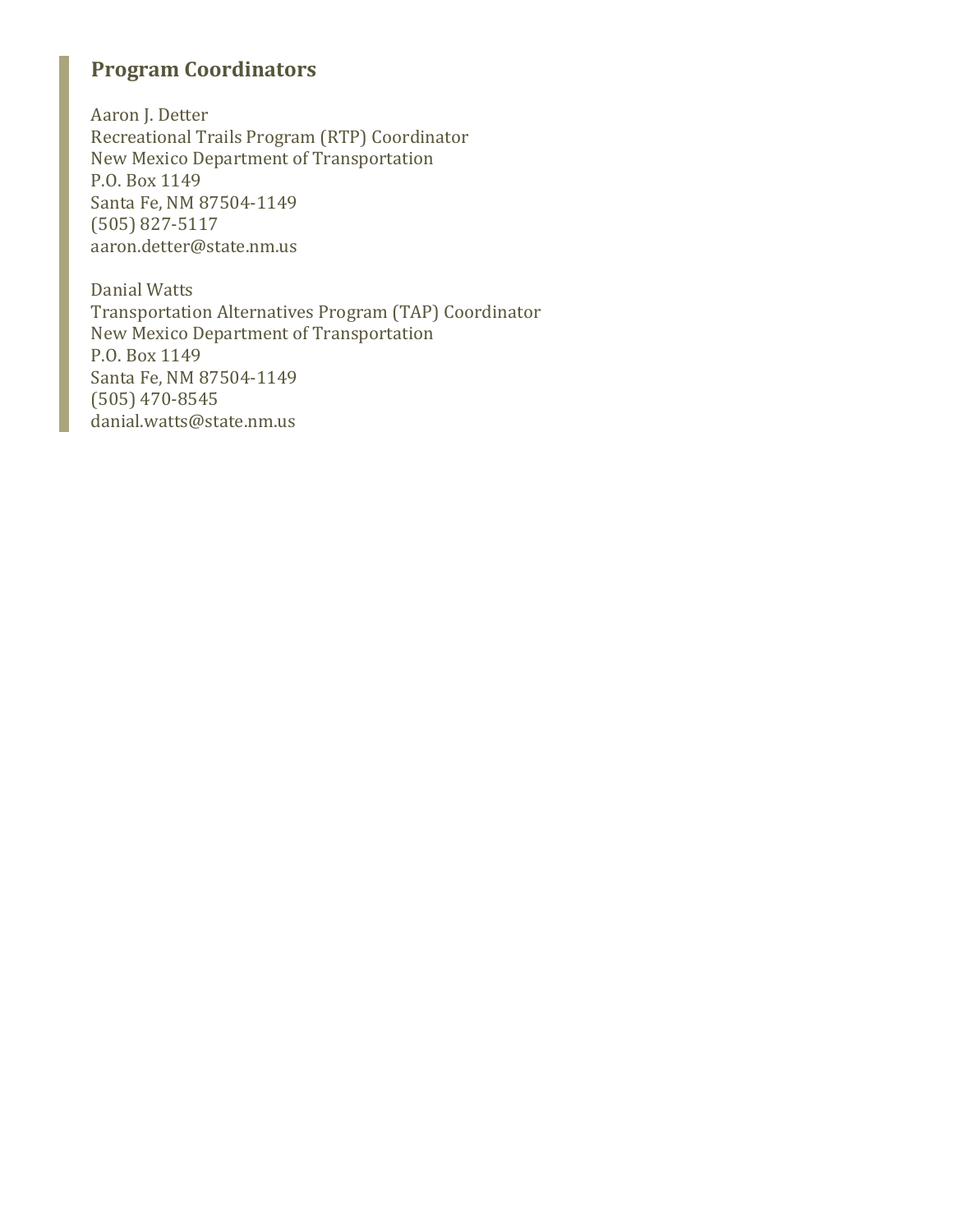# **Table of Contents**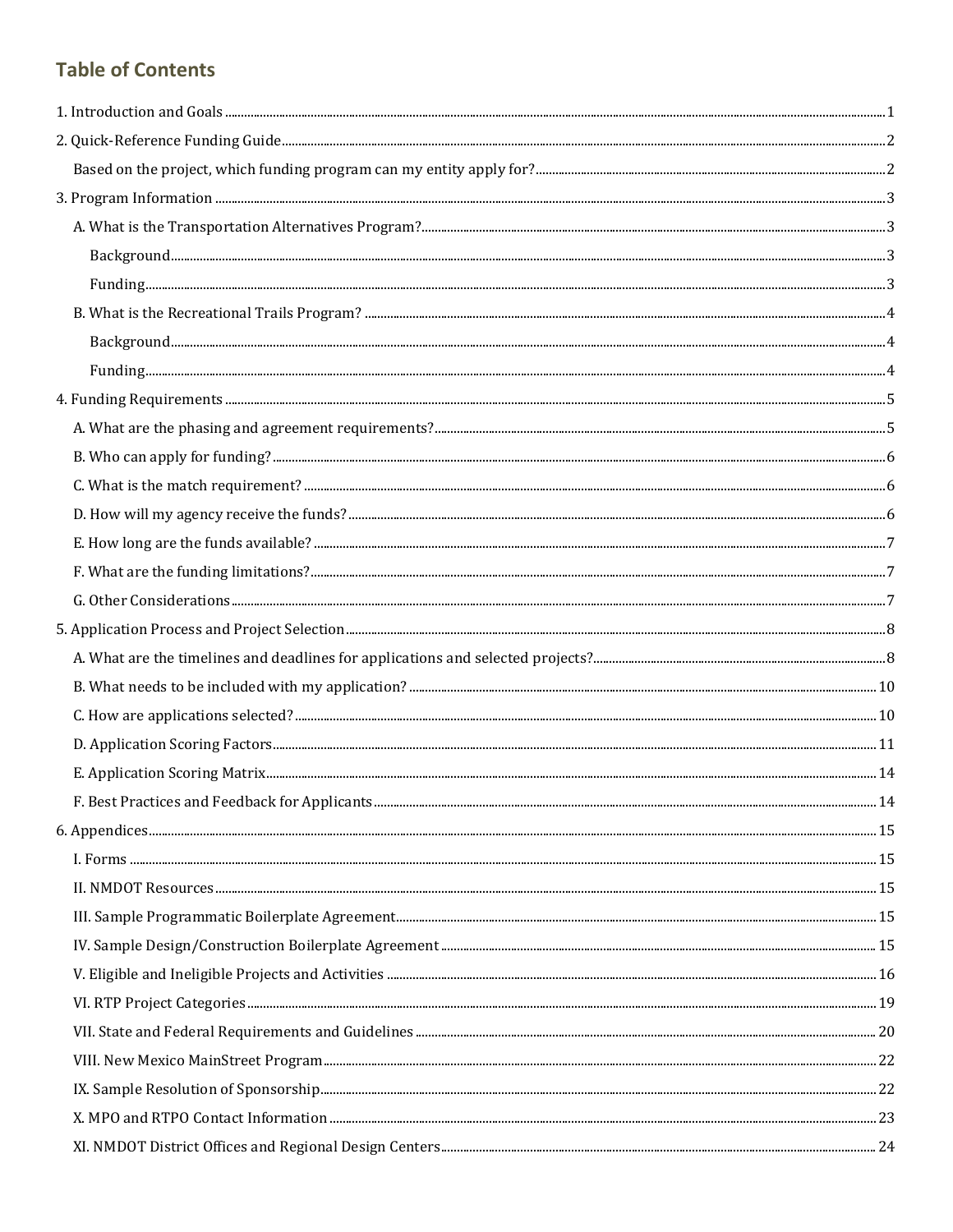# <span id="page-3-0"></span>**1. Introduction and Goals**

The Active Transportation and Recreational Programs Guide is a user-focused handbook for New Mexico's Transportation Alternatives Program (TAP) and Recreational Trails Program (RTP). It is intended to assist potential applicants; Metropolitan Planning Organizations (MPOs); Regional Transportation Planning Organizations (RTPOs); and other transportation planning partners in identifying and applying for the appropriate funding source based on the specific project type.

In its administration of TAP and RTP, it is NMDOT's intention to leverage these funding sources to further the multimodal and quality-of-life goals set forth in the Department's recently completed long-range plan, *The New Mexico 2040 Plan* ("2040 Plan"). The 2040 Plan provides the strategic framework to guide NMDOT's decision-making in the years to come, and represents an unprecedented level of outreach and engagement with the general public and diverse stakeholders across the entire state of New Mexico.

The broad vision of the 2040 Plan is "a safe and sustainable multimodal transportation system that supports a robust economy, fosters healthy communities, and protects New Mexico's environment and unique cultures." To this end, the 2040 Plan identified five overarching goals. These goals are to:

- operate with transparency and accountability;
- improve safety for all system users;
- preserve and maintain our transportation assets for the long term;
- provide multimodal access and connectivity for community prosperity; and,
- respect New Mexico's cultures, environment, history, and quality of life.

Finally, NMDOT strives to coordinate closely with other agencies that have developed transportation plans or other types of plans that include a transportation component. As such, it is NMDOT's goal to respect and coordinate with the plans of local and tribal governments, metropolitan areas and regions, and various State and Federal agencies—provided plans and projects are consistent with the goals and strategies of the 2040 Plan. The application scoring criteria for TAP and RTP applications outlined in this guide reflect this emphasis on planning as a means of furthering the vision and goals laid out in the 2040 Plan.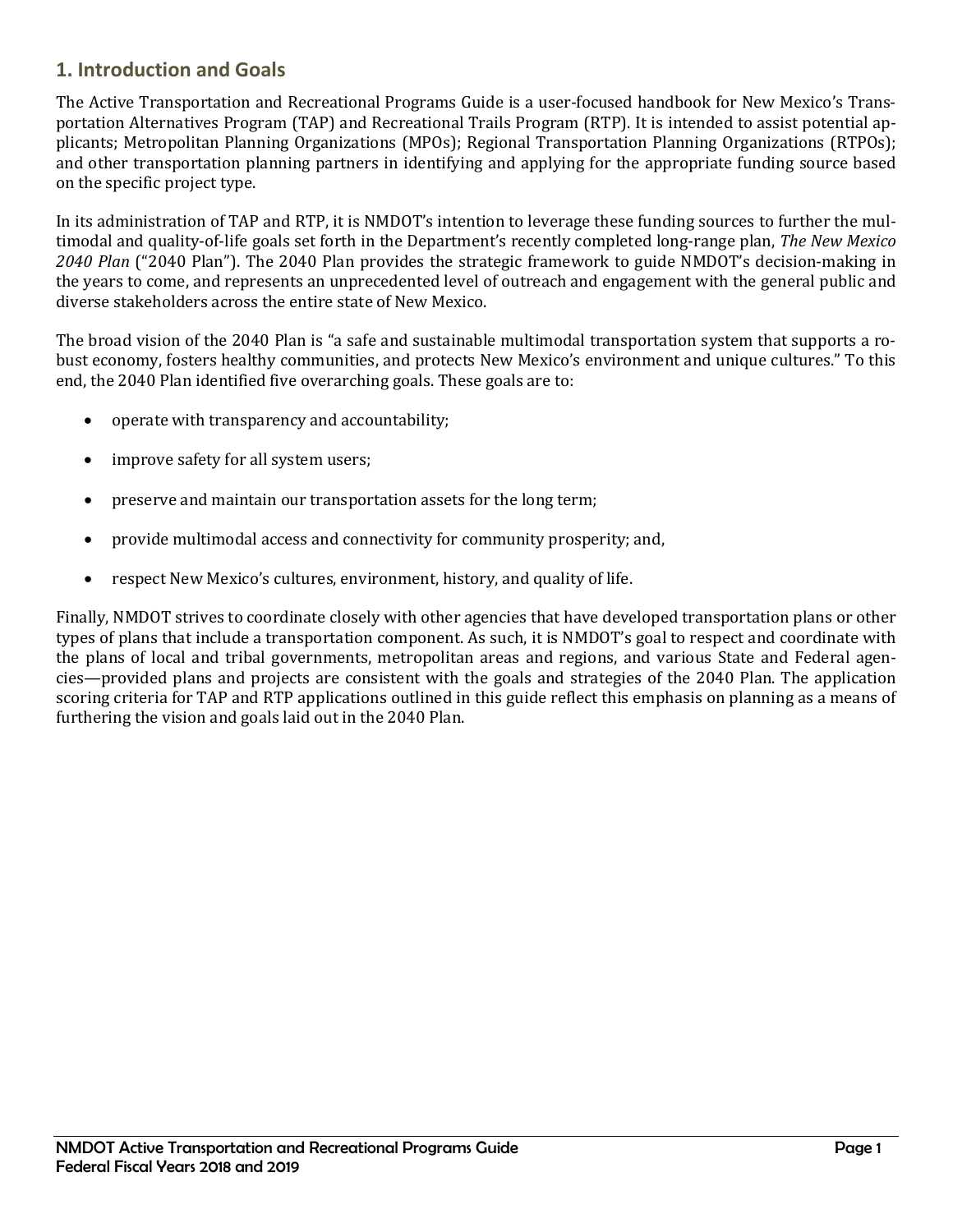# <span id="page-4-0"></span>**2. Quick-Reference Funding Guide**

# <span id="page-4-1"></span>**Based on the project, which funding program can my entity apply for?**

The following matrix is a "quick-reference" guide for easily identifying the appropriate funding program based on the type of project an entity is pursuing. Project types may be eligible for one or both funding sources. **See Appendix V for a detailed and complete list of eligible and ineligible projects and activities for each program.**

| <b>Example Projects</b>                                                                |             | Program (x indicates eligibility) |  |
|----------------------------------------------------------------------------------------|-------------|-----------------------------------|--|
|                                                                                        | <b>TAP</b>  | <b>RTP</b>                        |  |
| Sidewalks (street-adjacent)<br>$\bullet$                                               | X           |                                   |  |
| Streetscape improvements (as part of bike/pedestrian project)<br>$\bullet$             | X           |                                   |  |
| Non-motorized, paved, shared-use paths<br>$\bullet$                                    | $\mathbf X$ | X                                 |  |
| Equestrian trails<br>$\bullet$                                                         | $X^*$       | X                                 |  |
| Motorized trails (e.g. for ATVs, snowmobiles, etc.)                                    |             | X                                 |  |
| ADA improvements<br>$\bullet$                                                          | $\mathbf X$ | $x^{**}$                          |  |
| Bike lanes, sharrows, and signage related to on-street bicycle facilities<br>$\bullet$ | X           |                                   |  |
| Lighting for bicycle and pedestrian facilities<br>$\bullet$                            | $\mathbf X$ | $x^{**}$                          |  |
| Traffic-calming measures (e.g. road diets)<br>$\bullet$                                | X           |                                   |  |
| Stormwater projects related to bicycle or pedestrian improvements<br>$\bullet$         | X           | $x^{**}$                          |  |
| Trail maintenance<br>$\bullet$                                                         |             | X                                 |  |
| Trailside or trailhead facilities<br>$\bullet$                                         |             | $\mathbf x$                       |  |
| Bicycle parking<br>$\bullet$                                                           | X           | $x^{**}$                          |  |
| Bus bike racks                                                                         | X           |                                   |  |
| Bicycle/pedestrian plans                                                               | $\mathbf X$ | $X^{***}$                         |  |
| Path/trail and road intersection improvements                                          | X           | X                                 |  |
| Path/trail connections<br>$\bullet$                                                    | X           | X                                 |  |
| Bridges or tunnels for motorized trails and equestrian trails<br>$\bullet$             |             | X                                 |  |
| Bridges or tunnels for bicycles and pedestrians (off-road)<br>$\bullet$                | $\mathbf X$ | $x^{**}$                          |  |
| General educational programs/trainings<br>$\bullet$                                    |             | X                                 |  |
| Bicyclist/pedestrian education for children in grades K-8<br>$\bullet$                 | $\mathbf X$ |                                   |  |
| Safe routes to school coordinator positions<br>$\bullet$                               | X           |                                   |  |
| Bike share (capital costs only; no operations costs)<br>$\bullet$                      | $\mathbf X$ |                                   |  |
| Lease of trail construction and maintenance equipment                                  |             | X                                 |  |

\*Equestrian trails are only eligible for TAP funding if built as part of a shared-use path. Stand-alone equestrian trails are not eligible for TAP funding. \*\*Must be directly related to a trail, trailside, or trailhead facility.

\*\*\*RTP funds may be used to develop statewide recreational trail plans.

TAP and RTP projects are not required to be located along a Federal-Aid highway. Safe Routes to School (SRTS) infrastructure projects funded through TAP must be located within two miles of a K-8th-grade school. If a project is located in a designated New Mexico MainStreet Community, a State-Authorized Arts and Cultural District, or an official Frontier Community, they must coordinate with the New Mexico Economic Development Department's MainStreet Program to identify potential overlap between plans and proposed projects. See Appendix VIII for additional information.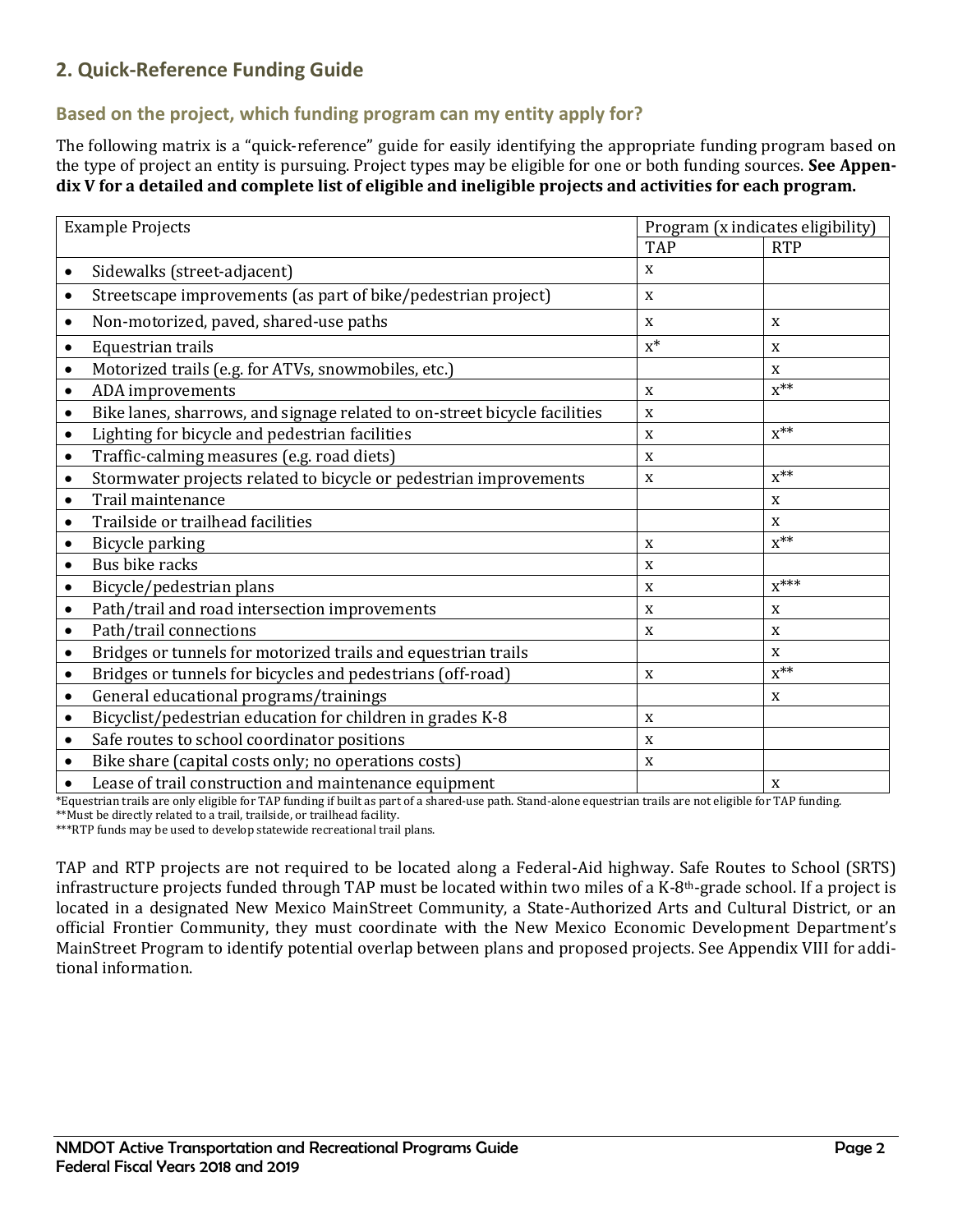# <span id="page-5-0"></span>**3. Program Information**

# <span id="page-5-1"></span>**A**. **What is the Transportation Alternatives Program?**

#### <span id="page-5-2"></span>**Background**

The Transportation Alternatives Program (TAP) is a Federal reimbursement program originally authorized under section 1122 of the Federal transportation act, Moving Ahead for Progress in the 21st Century (MAP-21). TAP was reauthorized as a set-aside of the Surface Transportation Block Grant (STBG) program in section 1109 of the Fixing America's Surface Transportation Act (FAST Act)—signed into law in December of 2015. Although TAP is not explicitly mentioned in the FAST Act, all of TAP's eligibilities have been preserved and are now codified under Title 23 of the United States Code, sections 133(h)(3) and 101(a)(29). *For simplicity and consistency, NMDOT will continue to refer to the program as TAP.*

In New Mexico, TAP is administered by NMDOT. TAP provides funding for programs and projects such as: pedestrian and bicycle facilities, safe-routes-to-school projects, infrastructure improvements that provide better access to transit, environmental mitigation, and other infrastructure improvements to the transportation system.

#### <span id="page-5-3"></span>**Funding**

New Mexico's *estimated* TAP funding amounts for FFY18 and FFY19 are \$6,019,418 and \$6,185,906, respectively. Per the FAST Act, 50% of New Mexico's annual TAP apportionment (estimated at \$3,009,709 in FFY18 and \$3,092,953 in FFY19) is sub-allocated to areas based on their relative share of the total state population. The remaining 50% is available for use in any area of the state.

Sub-allocated funds are divided into three categories: areas with populations of 200,001 or more; areas with populations of 5,001 to 200,000; and areas with populations of 5,000 or less. These are special census designations related to population density and do not correspond with city or town boundaries. In order to accurately figure out in which category a project belongs, entities should work with the appropriate MPO/RTPO planner. The resulting distribution estimates for New Mexico's FFY18 and FFY19 TAP funds are as follows.

#### **Total FFY18 TAP Funds: \$6,019,418**

Population 200,001 or more (Large Urbanized Areas): \$1,128,404

Population 5,001 to 200,000 (Small Urbanized Areas and Large Urban Clusters): \$1,149,550

Population 5,000 or less (Small Urban Clusters and rural areas): \$731,755

Available for any area (flexible): \$3,009,709

#### **Total FFY19 TAP Funds: \$6,185,906**

Population 200,001 or more (Large Urbanized Areas): \$1,159,613

Population 5,001 to 200,000 (Small Urbanized Areas and Large Urban Clusters): \$1,181,346

Population 5,000 or less (Small Urban Clusters and rural areas): \$751,994

Available for any area (flexible): \$3,092,953

Funds for population areas over 200,000 are directly allocated to the appropriate MPOs (Mid-Region MPO and El Paso MPO), which may use their own or NMDOT's competitive process for awarding those funds. All other funding categories (for areas with populations of 5,001-200,000; 5,000 or less; and flexible) are awarded by NMDOT via a statewide competitive process. Section 5 of this Guide provides the details of the competitive project selection process.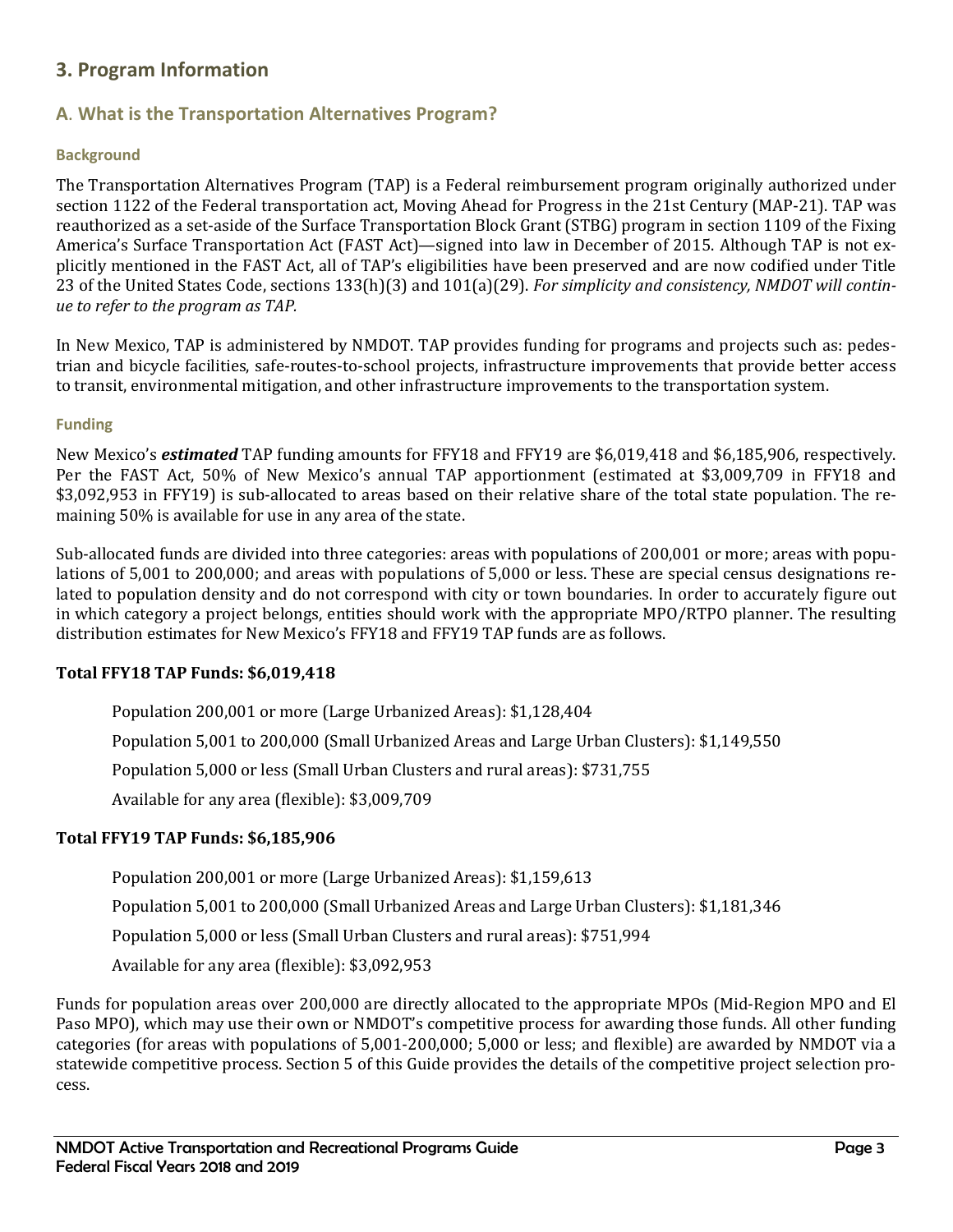# <span id="page-6-0"></span>**B. What is the Recreational Trails Program?**

#### <span id="page-6-1"></span>**Background**

The Recreational Trails Program (RTP) is a Federal reimbursement program funded through section 1109 of the FAST Act, as codified under Title 23 of the United States Code, sections 133(b)(6), 133(h)(5)(C), and 206. In New Mexico, RTP is administered by NMDOT. The program provides funding to eligible entities to develop and maintain recreational trails and trail-related facilities for both non-motorized and motorized trail uses. In addition to their recreational purpose, RTP-funded projects often provide additional multimodal transportation options. Examples of trail uses include hiking, bicycling, in-line skating, equestrian use, cross-country skiing, snowmobiling, off-road motorcycling, all-terrain vehicle riding, and four-wheel driving.

#### <span id="page-6-2"></span>**Funding**

RTP funds come from the Federal Highway Trust Fund and represent a portion of the motor fuel excise tax collected from non-highway recreational fuel use—fuel used for off-highway recreation by snowmobiles, etc. New Mexico's *estimated* RTP funding amount for FFY18 and FFY19 is \$1,356,910 each year.

Per Federal requirements, the RTP apportionment must be awarded according to the following distribution (see Appendix VI for the definitions of RTP project funding categories): 30% of the funds must be used for nonmotorized trails (Categories 1 and 2); 30% for motorized trails (Categories 4 and 5); and 40% for diverse-use trails (Category 2, 3, and 5). The resulting distribution estimates for New Mexico's FFY18 and FFY19 RTP funds are as follows for each year.

#### **Total Annual RTP Funds: \$1,356,910**

Non-motorized: \$407,073 Motorized: \$407,073 Diverse: \$542,764

A total of 5% of the annual apportionment may be spent on educational programs.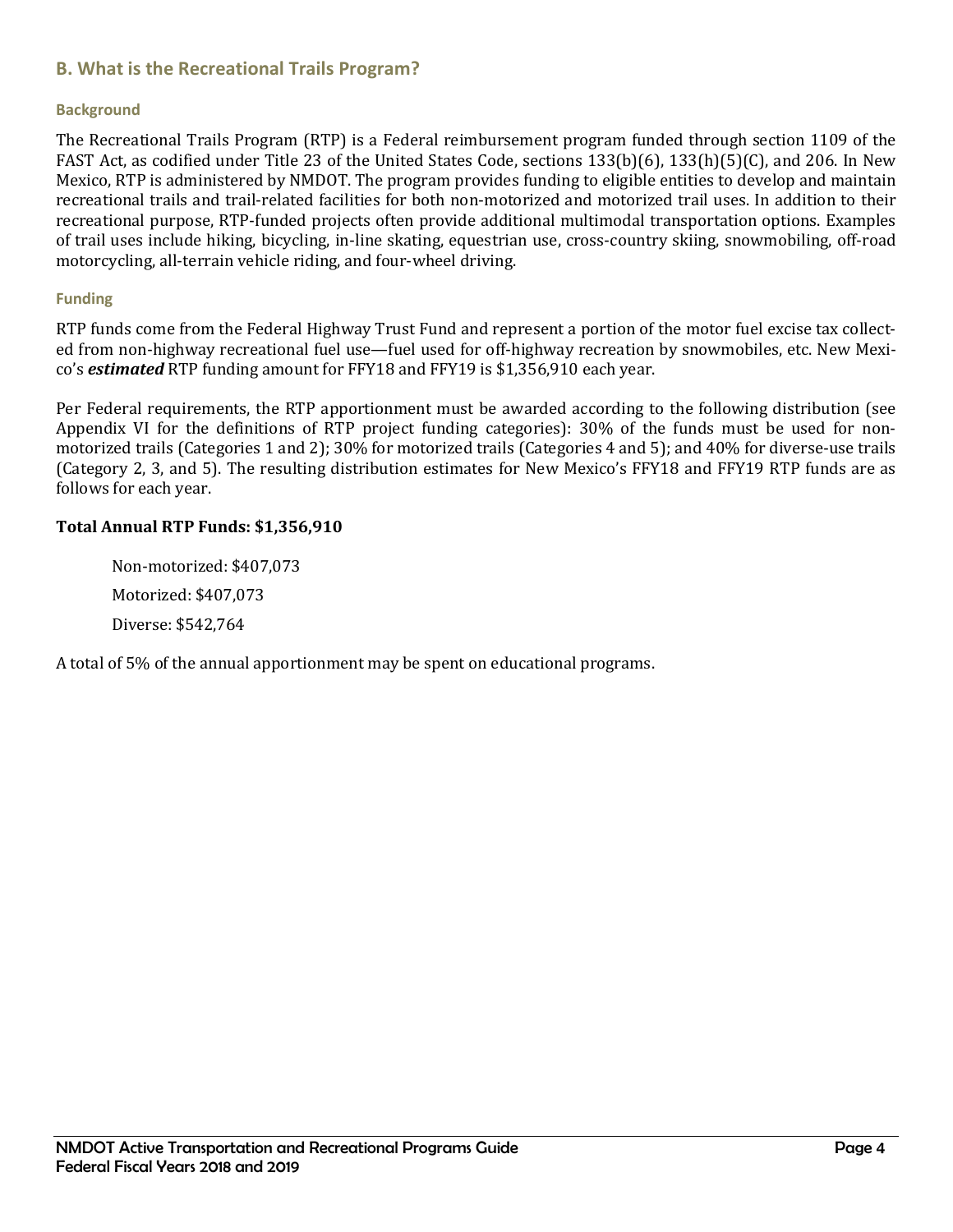# <span id="page-7-0"></span>**4. Funding Requirements**

# <span id="page-7-1"></span>**A. What are the phasing and agreement requirements?**

Applications for projects that do not involve design or construction, such as maintenance projects that do not disturb new ground, educational programs, or other "non-infrastructure" activities, may be submitted for funding in FFY18, FFY19, or both. These types of projects typically do not require design or certifications, although some certifications may still be required. Agreements for these projects will typically be handled directly by the programspecific coordinator at NMDOT.

Agreements for projects that involve infrastructure design or construction will be overseen by NMDOT's Project Oversight Division (POD) and follow the NMDOT Tribal/Local Public Agency (T/LPA) agreement process in coordination with the appropriate NMDOT Regional Design Center. (For the purposes of RTP, the word "construction," as used here, does not include construction of natural-/soft-surface trails; oversight and agreements for these projects will typically be handled directly by NMDOT's RTP Coordinator.) Infrastructure projects will require separate agreements for a design phase and a construction phase in separate Federal fiscal years, as follows:

- **FFY18—Planning, design, and certifications.** Required of all T/LPA infrastructure projects unless the applicable NMDOT Regional Design Center grants an exception. T/LPAs with pre-approval from the applicable NMDOT Regional Design Center are not required to complete this phase using Federal funds and may apply for construction funds in FFY18, FFY19, or both.
- **FFY19—Construction.**

For some projects, special consideration may be appropriate regarding the timeframes involved for design, certifications, etc. For example, a project may require a significant amount of time to establish and/or acquire right-ofway. If an entity anticipates that their project is not feasible in the prescribed timeline for design in FFY18 and construction in FFY19, and they need construction funding in FFY20 instead, the entity must discuss the issue with their MPO/RTPO planner. The MPO/RTPO planner will then contact the appropriate NMDOT Program Coordinator to discuss whether the extended funding timeline is necessary. If approved by the Program Coordinator, the entity may proceed with their application, indicating FFY20 funding in the appropriate space on the project's application. **These requests are considered an exception, will be reviewed on a case-by-case basis by the NMDOT Program Coordinator, and are approved at the discretion of NMDOT.** The NMDOT T/LPA Handbook has more information on planning, design, certification, and construction requirements (see Appendix II).

Alternatively, some projects may be further along in the project development process and may be eligible for construction funding in FFY18; however, this is an exceptional circumstance, and any project applying for construction funds only **must receive prior approval from the appropriate Regional Design Center**. Often, these projects previously received Federal funds for the design phase of the project and therefore were designed to the standards required for Federal funds.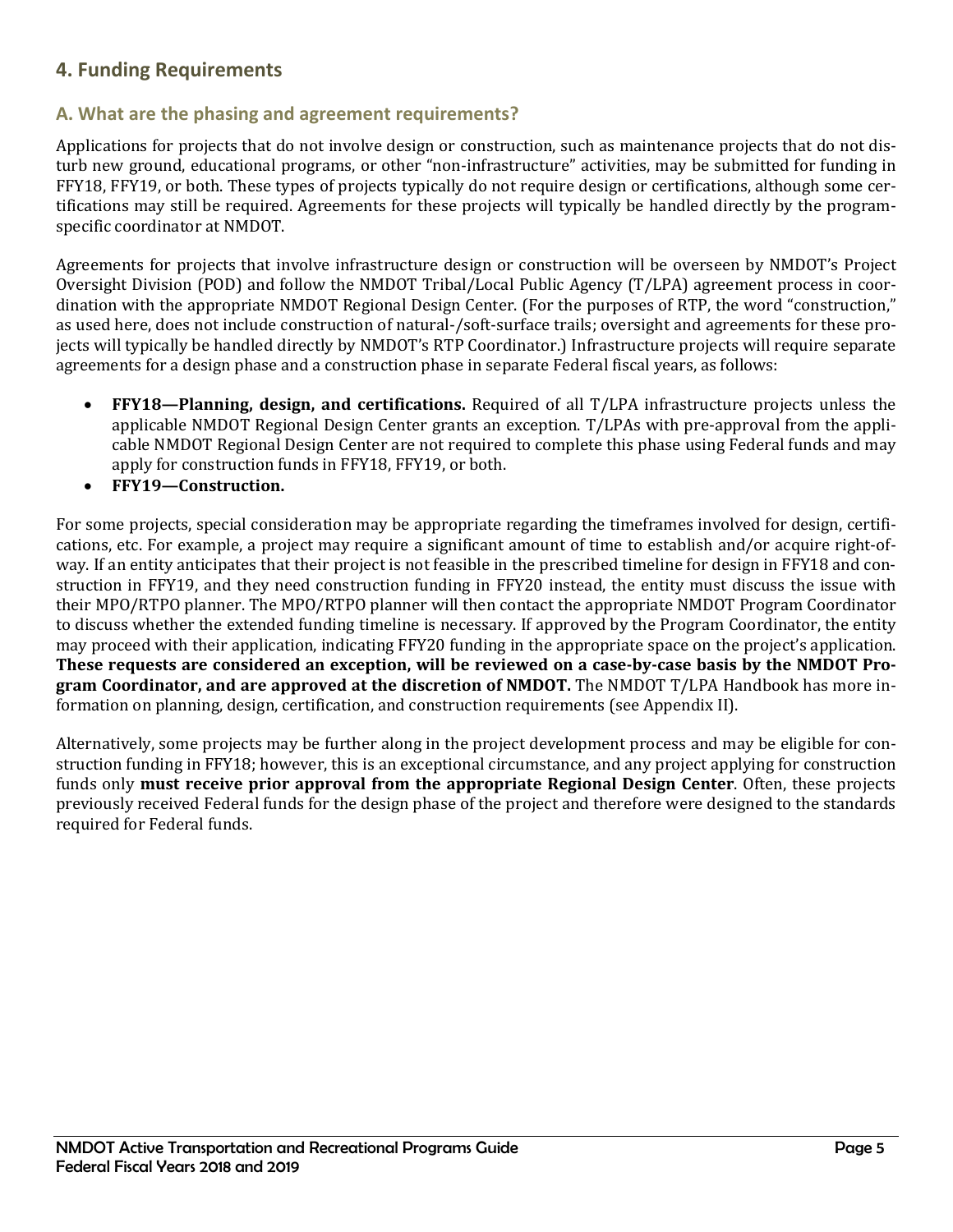# <span id="page-8-0"></span>**B. Who can apply for funding?**

The following entities are considered eligible project sponsors for the FFY18-19 TAP and RTP funding cycle:

- local governments;
- regional transportation authorities;
- transit agencies;
- State and Federal natural resources or public land agencies;
- school districts, local education agencies, and schools;
- tribal governments; and
- any other local or regional governmental entity with responsibility for oversight of transportation or recreational trails (not including MPOs and RTPOs).

The following entities are *not* considered eligible project sponsors for the FFY18-19 TAP and RTP funding cycle:

- Non-profits as direct grant recipients of the funds (Non-profits are eligible to partner with any eligible entity on an eligible TAP or RTP project, if State or local requirements permit.);
- NMDOT\*, MPOs and RTPOs (However, these entities may partner with an eligible entity to carry out a project, if the eligible entity is the project sponsor.); and
- High-risk entities, determined at NMDOT's discretion, even if they are otherwise eligible (High-risk entities can be defined by financial risk or historical lack of capacity to manage Federally-funded projects.).

\*NMDOT is an eligible project sponsor for the RTP as the program's administering agency and may program RTP funds at its discretion.

### <span id="page-8-1"></span>**C. What is the match requirement?**

TAP and RTP both require a match from the project sponsor of 14.56% of the *total project cost.* Tribal entities may use Tribal Transportation Program (TTP) funds for their local match. A Federal agency project sponsor may provide matching funds by using other Federal funds apportioned to that agency. However, for RTP projects sponsored by Federal land management and natural resource agencies, the combined Federal funds may not exceed 95% of the total project cost. The remaining 5% match share must come from non-Federal funding sources.

Soft match equaling 14.56% of the total project cost may be utilized for match, but must be clearly stated in the project application and, if the project is awarded, must be specifically noted on the Agreement Request Form (ARF) in accordance with the requirements of the most recent NMDOT T/LPA Handbook, or in developing a noninfrastructure agreement with the Program Coordinator. This ensures that the soft match is correctly referenced in all agreements. Any approved soft match must occur within the project term specified in the agreement; work completed prior to an entity's receipt of a Notice to Proceed will not be accepted as soft match.

#### <span id="page-8-2"></span>**D. How will my agency receive the funds?**

TAP and RTP are cost-reimbursement programs. If an agency's application is selected for funding, the entity will enter into an agreement with NMDOT and serve as the sponsoring agency. As the sponsoring agency, the entity will be responsible for paying all costs up front and requesting reimbursement from NMDOT by submitting (at least) quarterly invoices and proof of payment. Typically, the sponsoring agency submits invoices to NMDOT for 85.44% of the costs incurred; the remaining 14.56% represents the match requirement. All costs submitted for reimbursement are subject to Federal and State eligibility requirements.

Any work completed before NMDOT issues a Notice to Proceed is not eligible for reimbursement. For example, the sponsoring agency cannot be reimbursed for costs associated with completing an application or for engineering/design work completed before the sponsoring agency receives a Notice to Proceed. *Additionally, sponsoring agencies are responsible for any costs exceeding the Federal award amount.*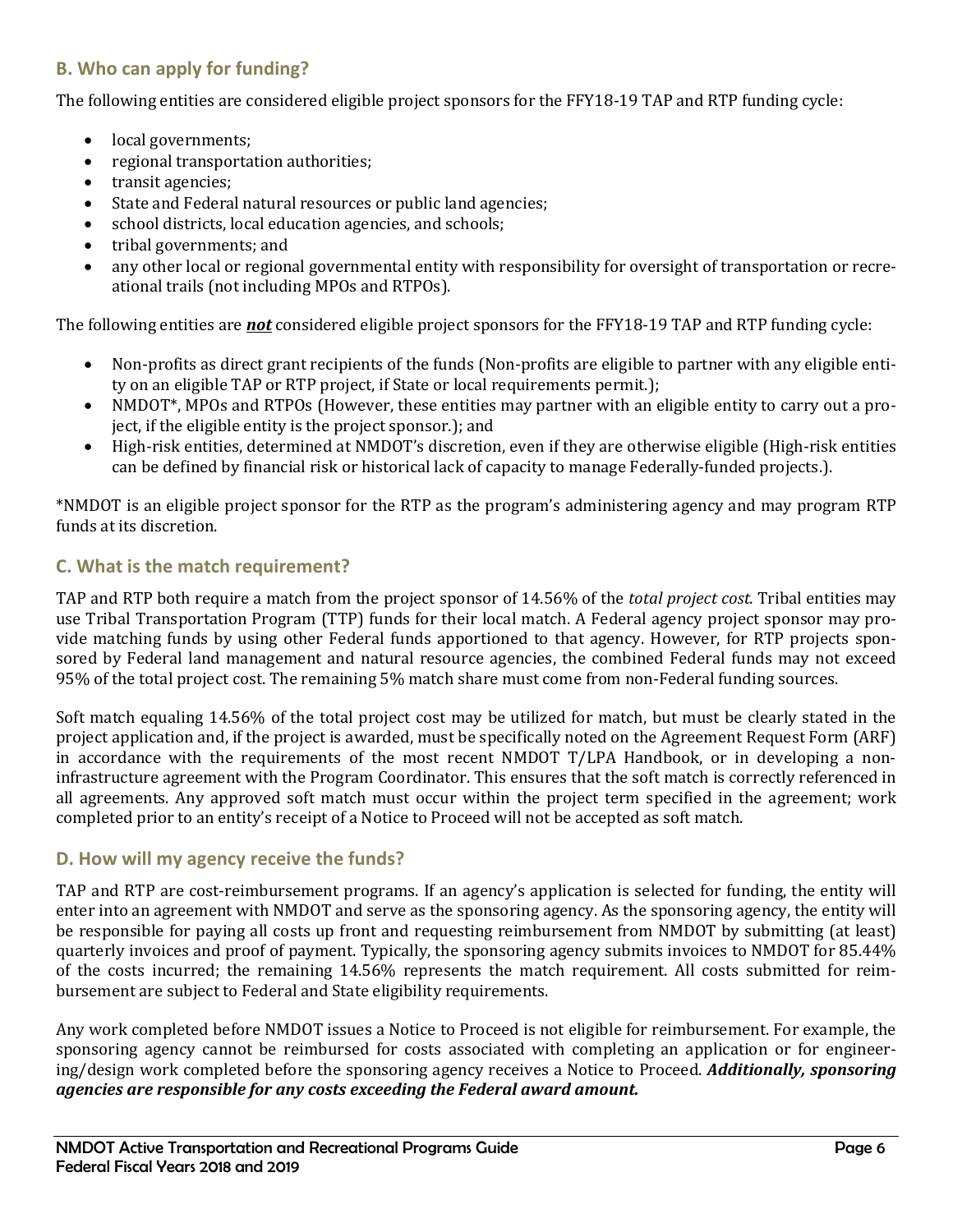# <span id="page-9-0"></span>**E. How long are the funds available?**

The official project term (that is, the period of time during which eligible project costs and activities are reimbursable) will be spelled out in the project's Cooperative Project Agreement. Cooperative Project Agreements generally anticipate two years for each phase of a project; if a project exceeds this timeframe, NMDOT will require an amendment to the existing agreement. Further, the obligation of construction funds is contingent upon completion of the design phase of a project; therefore, entities must complete the design phase within the appropriate timeframe for NMDOT to obligate construction funds in the Federal fiscal year in which they are programmed.

# <span id="page-9-1"></span>**F. What are the funding limitations?**

The following limitations apply to all sponsoring agencies applying for TAP funds for infrastructure projects through the statewide competitive process. There are no project minimums or maximums—other than the total available funding—for non-infrastructure projects or for RTP projects.

- Maximum amount of TAP funds agencies can apply for: \$2 million\*
- Minimum amount of TAP funds agencies can apply for: \$75,000\*

\*These amounts only apply to the TAP portion (Federal portion) of infrastructure project funds; total project costs may exceed \$2 million once local match and any other funding sources are included.

# <span id="page-9-2"></span>**G. Other Considerations**

TAP and RTP funds are Federal-Aid Highway Program (FAHP) funds and must be expended in accordance with all applicable Federal and State regulations. *Applicants are advised that compliance with Federal and State regulations requires a significant commitment of time and resources on the part of the applicant/sponsoring agency.*

Applicants are encouraged to consider the following questions prior to submitting an application for TAP or RTP funding:

- Does your agency have the necessary staff to administer the project and funding?
- Does your agency have the funding to pay all costs first before seeking reimbursement?
- Does your agency have the funding to pay the match requirement and support any costs that cannot be reimbursed?
- Has your project management staff attended any trainings relating to FAHP project oversight and administration? Applicants are *strongly encouraged* to attend NMDOT's Inception to Completion ("Cradle to Grave") training. National Highway Institute (NHI) courses such as Federal-Aid Highways 101, Highway Program Funding, etc. are also highly recommended for potential applicants.

Projects must comply with all applicable Federal and State requirements from project design through implementation/construction, administration, and close-out. NMDOT will inform MPO/RTPO staff when and where the aforementioned trainings will take place. The Inception to Completion training usually occurs twice per year. Finally, NMDOT may require local government assistance and/or coordination in performing analyses related to performance measurement (before-and-after bicycle counts for a new bicycle facility, for example).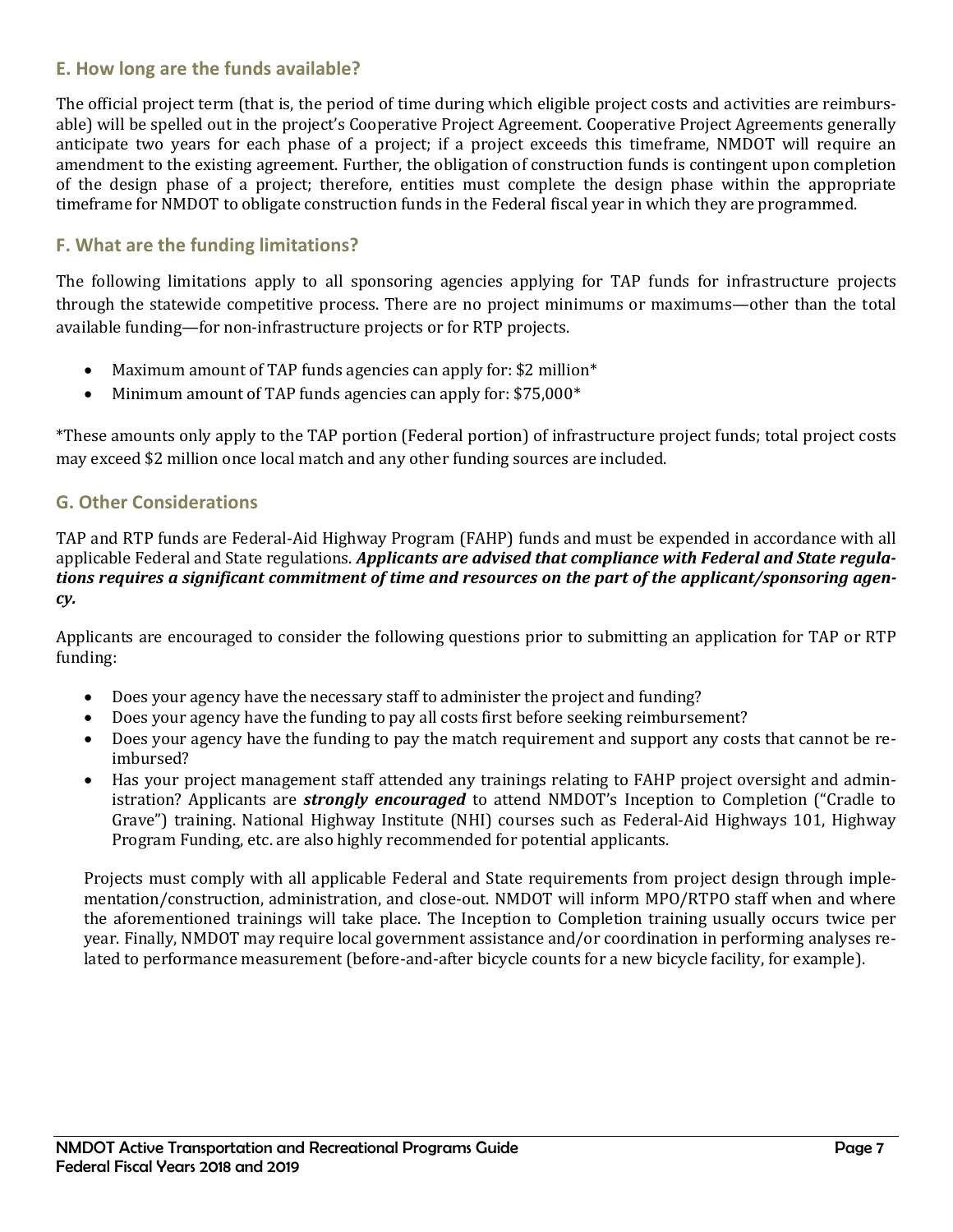# <span id="page-10-0"></span>**5. Application Process and Project Selection**

# <span id="page-10-1"></span>**A. What are the timelines and deadlines for applications and selected projects?**

All applicants must coordinate with and submit their applications to the appropriate MPO or RTPO based on a project's physical location and sponsoring agency. Appendix X provides a map and contact information for all the MPOs and RTPOs in New Mexico.

MPOs and RTPOs will distribute this Guide and provide a schedule of specific dates and deadlines for their region. An entity interested in applying for funds will first request a Project Feasibility Form (PFF) from their MPO/RTPO. The PFF must be filled out and returned to the MPO/RTPO planner before the PFF deadline set by the MPO/RTPO. The MPO/RTPO planner will then schedule a PFF meeting to be attended by the project's sponsoring agency, the MPO/RTPO planner, appropriate NMDOT staff (District staff, Planning Liaison, Environmental staff, etc.), and potentially others involved in the project. If a project is deemed feasible at the PFF meeting, the District representative will sign off on the PFF.

Once an entity has an approved PFF, they can begin preparing their application packet, as itemized in Section 5B below. For projects located in RTPO areas, once a PFF is approved by the appropriate District representative, it must be included on the RTPO's Regional Transportation Improvement Program Recommendations (RTIPR) according to the RTPO's adopted procedures. *Complete application packets must be submitted to the appropriate MPO/RTPO before the specific application deadline set by the MPO/RTPO.*

*MPOs may conduct a different feasibility process than described above; RTPOs must follow the process outlined above. Smaller MPOs are highly encouraged to utilize this feasibility process.*

Mid-Region MPO and El Paso MPO may elect to use their own application process to award the TAP Large Urbanized direct allocation; however, if any entity located within the Large Urbanized Area wants to be considered for the TAP-Flex funding, which is awarded via the statewide competitive process, they must submit their application in accordance with the process outlined in this guide.

Below is a summary of FFY18 and FFY19 funding cycle deadlines and activities from the opening of the call for projects through the obligation of funds for awarded projects. Agreements for "non-infrastructure" projects will be administered by the appropriate NMDOT Program Coordinator; if awarded funds, these entities will not need to submit Agreement Request Forms (ARF) as described below.

| Month            | Year | Activity                                                                                                                                                                     |
|------------------|------|------------------------------------------------------------------------------------------------------------------------------------------------------------------------------|
| <b>April-Nov</b> | 2016 | Call for projects open                                                                                                                                                       |
| April-July       | 2016 | PFFs due to RTPO planner (or to MPO planner if MPO is using PFF process); RTPO planner (and MPO<br>planner if MPO is using PFF process) sets own deadline for receiving PFFs |
|                  |      | RTPO (or MPO) planner schedules PFF meetings with RTPO (or MPO)/NMDOT liai-<br>son/District/Enviro/project sponsor                                                           |
|                  |      | MPO planner screens all potential applicants for feasibility, phasing, etc. (if not using PFF process)                                                                       |
|                  |      | RTPO/MPO planners set own deadline for completing PFF meetings (or MPO-specific feasibility<br>screening process)                                                            |
|                  |      | Projects in RTPO areas whose PFF is signed off on by the appropriate District representative at the<br>PFF meeting must be included in the RTPO's RTIPR                      |
| Aug-Oct          | 2016 | Project sponsor completes application                                                                                                                                        |
|                  |      | Complete applications due to MPO/RTPO planner according to deadline set by MPO/RTPO                                                                                          |

# **FFY18 and FFY19 TAP/RTP Funding Cycle Timeline (Critical deadlines are in bold.)**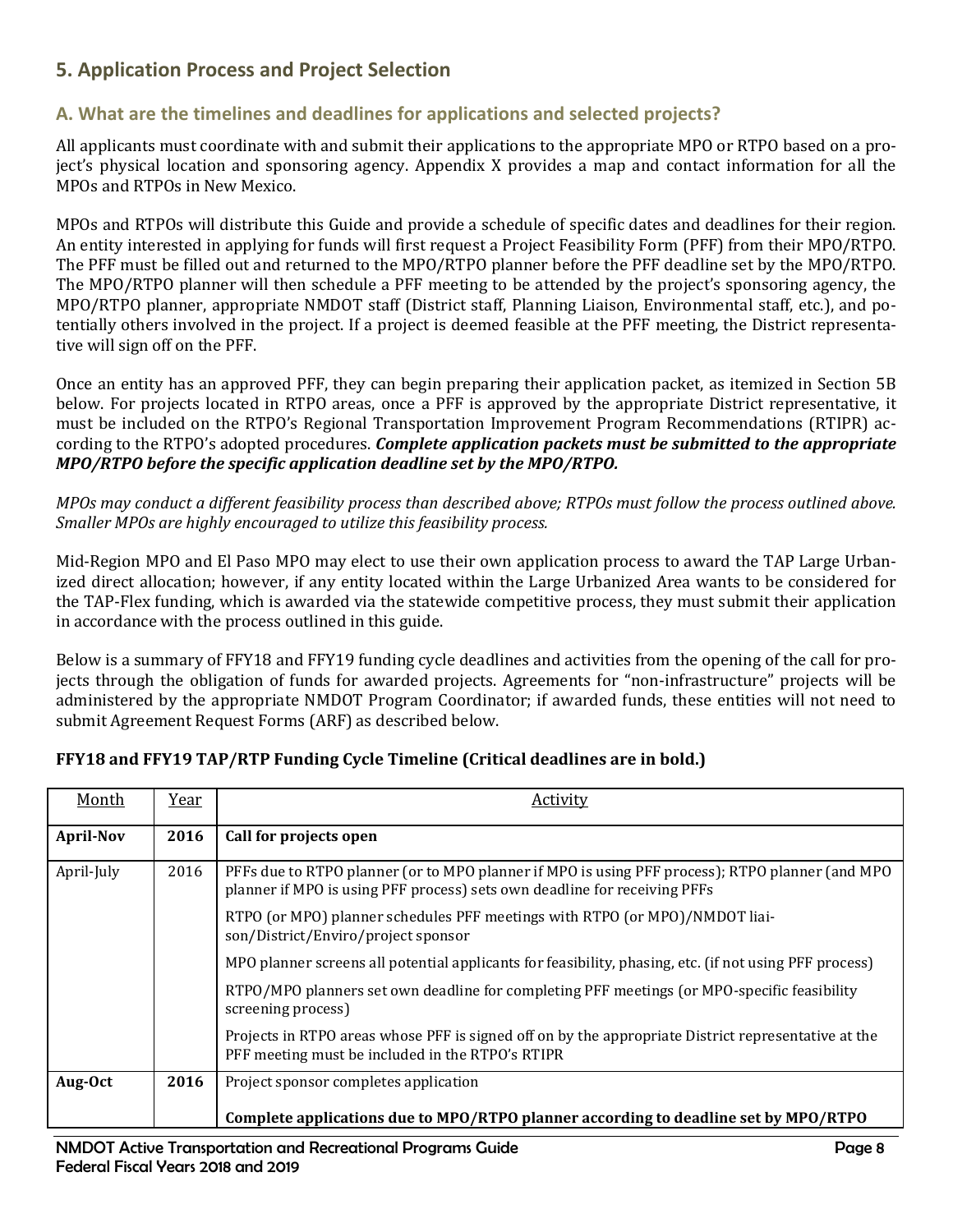| Month         | Year          | <b>Activity</b>                                                                                                                                                                                       |
|---------------|---------------|-------------------------------------------------------------------------------------------------------------------------------------------------------------------------------------------------------|
| Nov           | 2016          | MPO/RTPO planner vets applications for completeness                                                                                                                                                   |
| <b>Nov 30</b> | 2016          | Deadline for MPO/RTPO planners to submit complete applications to appropriate NMDOT<br><b>Program Coordinator</b><br>Late or incomplete applications will not be accepted.                            |
|               |               |                                                                                                                                                                                                       |
| Dec-Jan       | 2016-<br>2017 | Program Coordinators review applications for completeness and prepare packages for Selection<br>Committee (TAP) and Recreational Trails Advisory Board (RTAB) (RTP)                                   |
| Feb           | 2017          | TAP Selection Committee rates, ranks, and selects projects; RTAB rates and ranks projects and<br>makes recommendations to NMDOT                                                                       |
| March         | 2017          | NMDOT sends award letters                                                                                                                                                                             |
| Mar-April     | 2017          | Projects added to MPO TIPs and STIP Preview (out for public review concurrently)                                                                                                                      |
| April         | 2017          | All entities receiving TAP/RTP funds will be required to attend an orientation webinar outlining crit-<br>ical deadlines and processes                                                                |
| May           | 2017          | TIPs adopted by MPO policy boards                                                                                                                                                                     |
| June          | 2017          | 3rd Thurs of month, State Transportation Commission (STC) meets, reviews 2018-2023 STIP Preview                                                                                                       |
| July          | 2017          | 3rd Thurs of month, STC meets, potentially adopts baseline 2018-2023 STIP                                                                                                                             |
| Aug           | 2017          | FHWA has 30 days from second STC meeting to approve STIP                                                                                                                                              |
| Oct 1         | 2017          | 2018-2023 STIP becomes active                                                                                                                                                                         |
| <b>Oct 15</b> | 2017          | Agreement Request Forms (ARF) for FFY18 design or construction are due to NMDOT's Pro-<br>ject Oversight Division (POD); this is coordinated through the appropriate Regional Design<br><b>Center</b> |
| March 15      | 2018          | Entity-signed agreements for FFY18 design due to NMDOT                                                                                                                                                |
|               |               | Entity-signed agreements for FFY18 construction due to NMDOT; agreement held for final<br>execution pending PS&E (9-Day Letter requirements)                                                          |
| June 15       | 2018          | Deadline for submission of 9-day letter for FFY18 construction funds, which triggers obliga-<br>tion requests                                                                                         |
| <b>Oct 15</b> | 2018          | Agreement Request Forms (ARF) for FFY19 construction are due to NMDOT's Project Over-<br>sight Division (POD); this is coordinated through the appropriate Regional Design Center                     |
| March 15      | 2019          | Entity-signed agreements for FFY19 construction due to NMDOT; agreement held for final<br>execution pending PS&E (9-Day Letter requirements)                                                          |
| June 15       | 2019          | Deadline for submission of 9-day letter for FFY19 construction funds, which triggers obliga-<br>tion requests                                                                                         |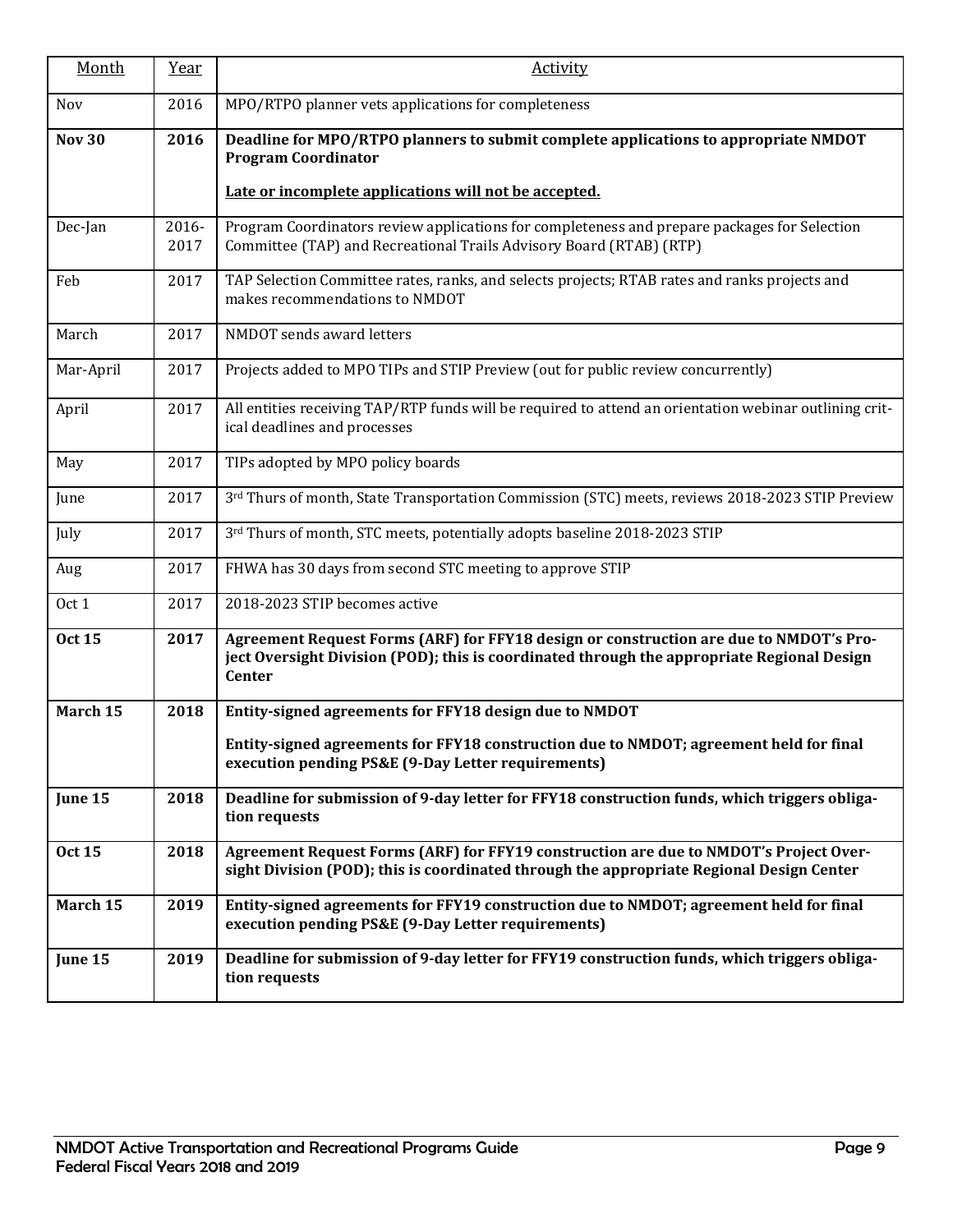# <span id="page-12-0"></span>**B. What needs to be included with my application?**

Applicants must submit the following documents (as a single PDF) as part of the TAP and RTP application process:

- Project Feasibility Form (PFF) signed by District representative see Appendix I (MPOs that conduct a different process for determining feasibility do not need to include a signed PFF)
- Project Identification Form (PIF) see Appendix I
- TAP/RTP Application Form see Appendix I
- Resolution of Sponsorship indicating 1) proof of match, 2) budget to pay all project costs up front (funding is by reimbursement), and 3) acknowledgement of maintenance responsibility – see Appendix IX; alternatively, an official letter signed by the entity's chief executive or official with budget authority, indicating all of the same, may be submitted in lieu of a resolution.
- Letter(s) of support regarding right(s)-of-way from all entities whose right-of-way/jurisdiction comes into contact with the project; this requirement only applies when a project is not located entirely within the jurisdiction of the sponsoring agency. The letter(s) must also address which entity will take on the maintenance responsibility of the proposed project.
- Basic map of project location (not required for non-infrastructure projects)
- Any additional documentation in support of scoring factors see section 5D.

MPO/RTPO planners are responsible for submitting complete application packages to NMDOT no later than close of business (COB) on November 30, 2016. Applications packets must be submitted as single PDF documents and must be uploaded to NMDOT's FTP site. Emailed, faxed, or mailed submissions will not be accepted. Late or incomplete applications will also not be accepted.

# <span id="page-12-1"></span>**C. How are applications selected?**

Application packages submitted to the NMDOT will be rated and ranked by a selection committee in the case of TAP, or by the New Mexico Recreational Trails Advisory Board (RTAB) in the case of RTP, in a statewide competitive process. Scoring factors and point criteria are detailed below, in Section 5D. Higher ranked projects are more likely to receive funding. However, funding is limited by the total TAP and RTP allocations as well as the suballocations based on population areas (TAP) and project categories (RTP). See sections 3A and 3B of this guide for program-specific sub-allocation and category information. At its discretion, the TAP selection committee may adjust the projects selected in an effort to program funds in a geographically equitable manner. The RTAB scores and ranks RTP applications and makes funding recommendations to NMDOT; however, as the administering agency, NMDOT may program RTP funds at its discretion.

After projects are selected, the NMDOT TAP and RTP coordinators will send out award letters to the sponsoring agencies for the selected projects. Applicants whose projects were not selected will be notified, as well. The NMDOT program-specific coordinator will ensure that selected projects are programmed into the metropolitan TIPs (for MPO projects) and the STIP.

# *Recipients of TAP and RTP funds are required to attend an orientation webinar, which will outline the critical deadlines and processes for their projects.*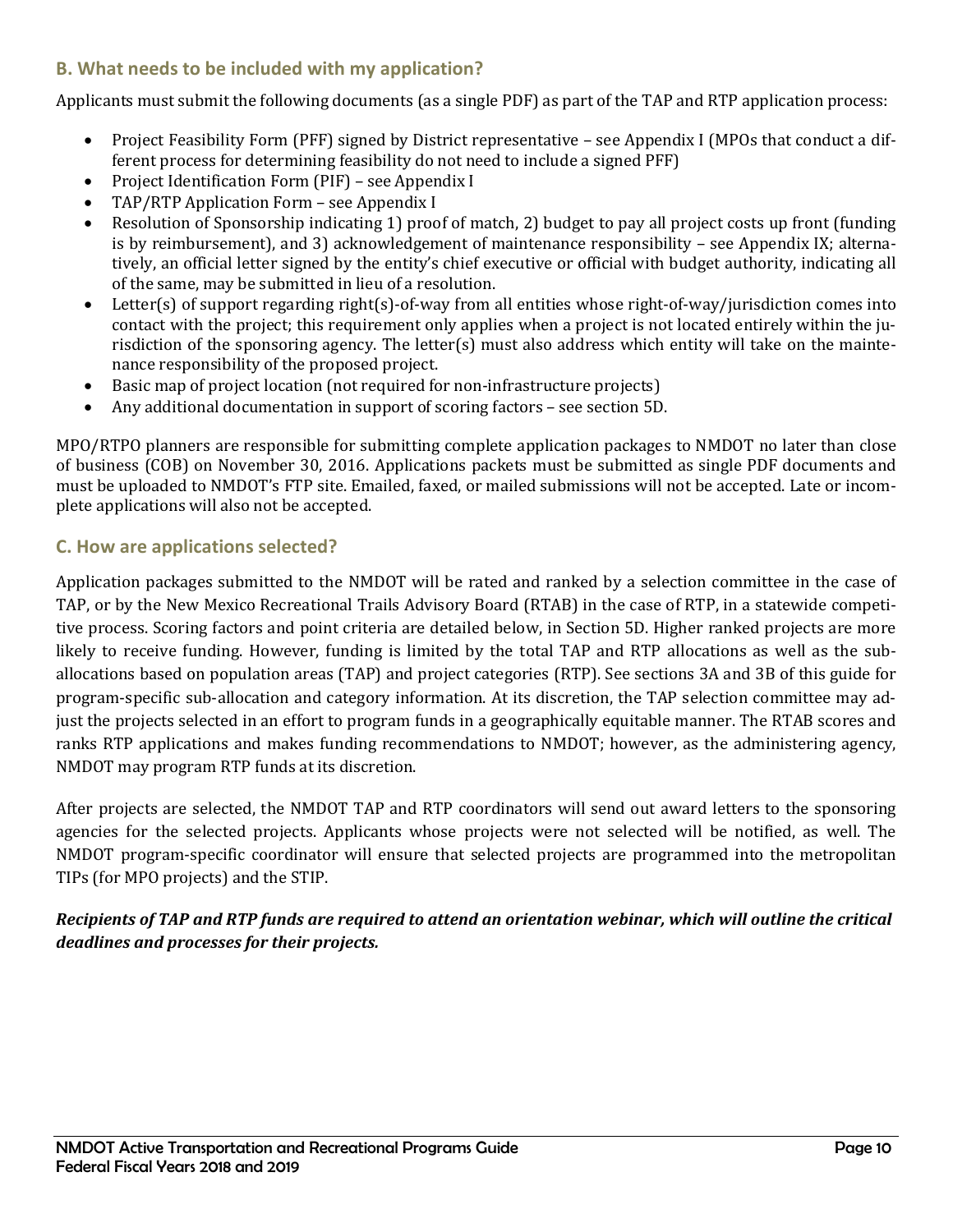# <span id="page-13-0"></span>**D. Application Scoring Factors**

Applications will be rated and ranked according to the following factors.

### **1. Planning**

The Planning factor is intended to ensure that TAP and RTP projects are consistent with adopted plans, policies, and studies. If a project is identified in an adopted local, regional, or state plan, study or other document (e.g. ICIP), this indicates a level of public involvement and support for the project. This factor will be demonstrated with supporting documentation. Rather than attaching the entire plan or document, applicants must provide a copy of the title page of the document and the page(s) identifying the proposed project. A list of potential planning documents is below. If a project is in an MPO area, it is required to be *consistent* with the MTP—thus, no points are awarded for a project that is solely consistent with the MTP. However, if a project is specifically listed in the MTP, it may be used for planning points. Applications are awarded two (2) points for each plan in which the project is listed or with which it is consistent (demonstrated through supporting documentation), up to a maximum of six (6) points for this factor.

Eligible Planning Documents:

- Infrastructure and Capital Improvement Plan (ICIP)
- Metropolitan Transportation Plans (MTP)
- Regional Transportation Plans (RTP)
- Bicycle and Pedestrian Plans
- Economic Development Plans
- Comprehensive Plans
- Land-Use Plans/Studies
- Corridor Studies
- Master Plans
- Safe Routes to School (SRTS) Plans
- **Sector Plans**
- Road Safety Assessments (RSA)
- Safety Plans
- NM MainStreet Plans
- And other documents deemed eligible by the TAP selection committee or RTAB

The remaining factors will be scored according to the following scale:

**3 points:** The application demonstrates a thorough understanding of how the factor applies, and provides clear and compelling documentation on how the project meets and exceeds the factor.

**2 points:** The application demonstrates a basic understanding of the factor, and provides minimal documentation on how the project meets the factor.

**1 point:** The application demonstrates very little understanding of the factor, and does not provide any documentation on how the project meets the factor.

**0 points:** The application does not meet the factor.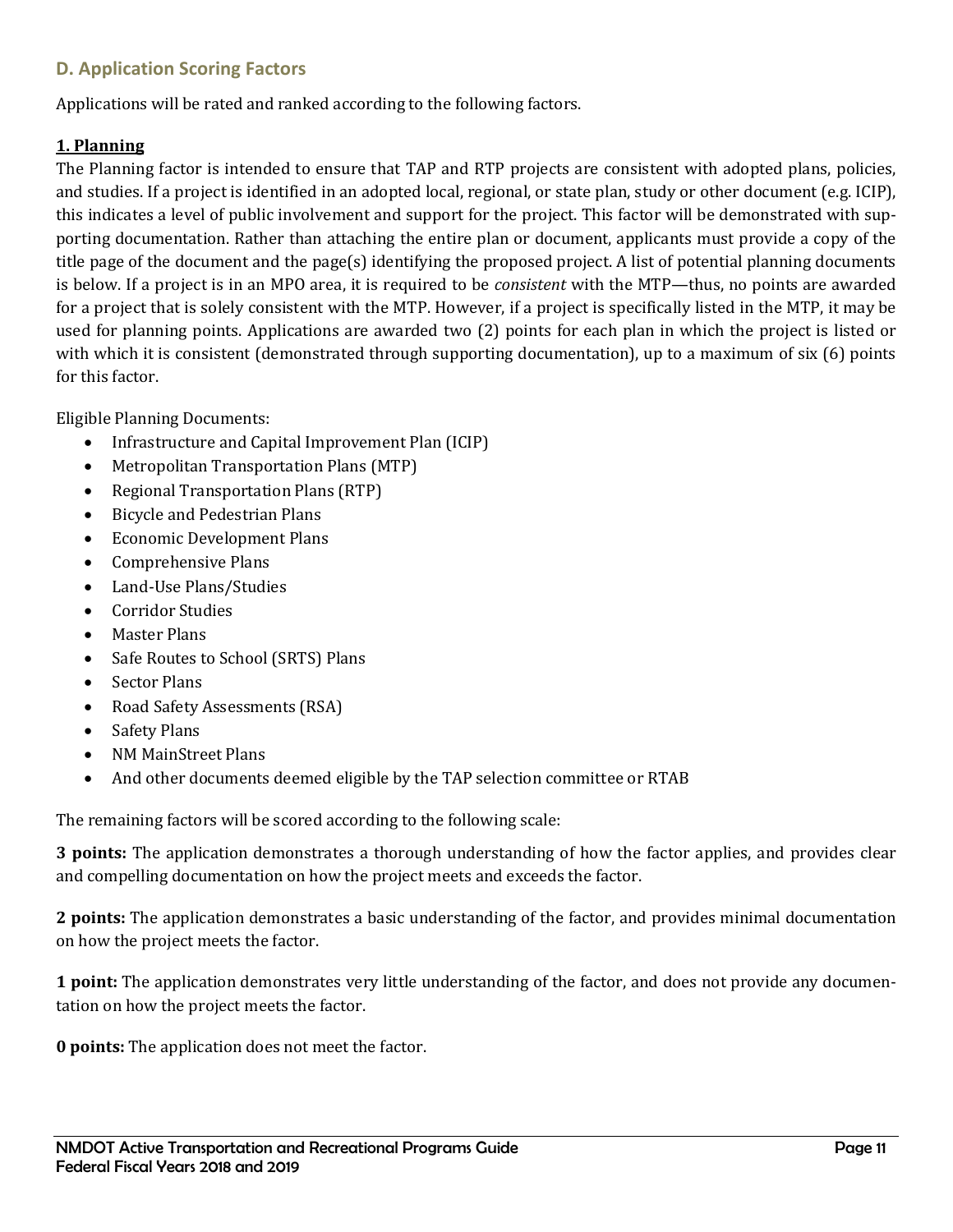# **2. Economic Vitality**

In addition to achieving transportation and/or recreational goals, TAP and RTP projects may provide positive economic impacts to a community. The economic vitality of an eligible project is measured through economic impact to local, regional, or statewide economic development efforts. Consider how the project interacts with activity centers, employment generators, or other economic development activities. For example, a potential project, such as a regional trail, could provide economic benefits to nearby local businesses by attracting tourists.

### *Application Question:*

*Provide detailed information on how your eligible project will benefit local, regional, and/or state economic development efforts. Please cite and provide supporting documents or studies as necessary.*

### **3. Safety and Security**

The livability of a community is related to safety and security. A community where it is safe to walk, bicycle, use transit, and access and enjoy recreational trails will have more people on the streets interacting with neighbors, visiting businesses, walking to school, and enjoying local amenities like parks and natural areas. For example, installing solar lighting along a sidewalk or path to a park or school could increase the safety and security of children walking to the facility.

#### *Application Question:*

*Please explain any safety issues you are trying to address and provide any available data. Describe how your eligible project will increase the safety and security of different user groups by making it safer for them to walk, bicycle, access public transit, and/or access and enjoy recreational trails. Please cite and provide supporting documents or studies as necessary.*

### **4. Accessibility and Mobility through Integration and Connectivity**

Access to destinations and people's mobility are defined by the integration and connectivity of a community's transportation system (including recreational trail facilities). Gaps exist in our transportation systems, creating congestion and making it difficult for people to access necessary services, such as a grocery store, hospital, or job centers. Integrating alternative transportation networks into a community or fixing gaps in existing systems can increase people's mobility and access to necessary services and recreational opportunities. This factor also considers intermodal connectivity between pedestrian, bicycle, public transit, and park-and-ride infrastructure. For example, completion of a sidewalk between a transit stop and a nearby employment center would address an existing gap in the system, making the employment center more accessible and increasing mobility of transit-users. In addition, this would address intermodal connectivity.

Note: all Federally-funded transportation projects must comply with the Americans with Disabilities Act (ADA) and Public Rights of Way Accessibility Guidelines (PROWAG).

#### *Application Question:*

*Please describe how your eligible project will increase accessibility and mobility through integration and connectivity of transportation and recreation networks. Please cite and provide supporting documents or studies as necessary.*

# **5. Protection and Enhancement of the Environment**

This factor emphasizes how eligible projects can protect and enhance the environment, whether through the promotion of energy or water conservation, quality-of-life improvements, or the funding of improvements that are consistent with land management plans or local land-use plans. Projects may promote environmental conservation in diverse ways, from reducing motorized vehicle usage, to erosion control along transportation rights-of-way or wilderness trails. Projects can also provide a broad array of quality-of-life improvements, such as access to cultur-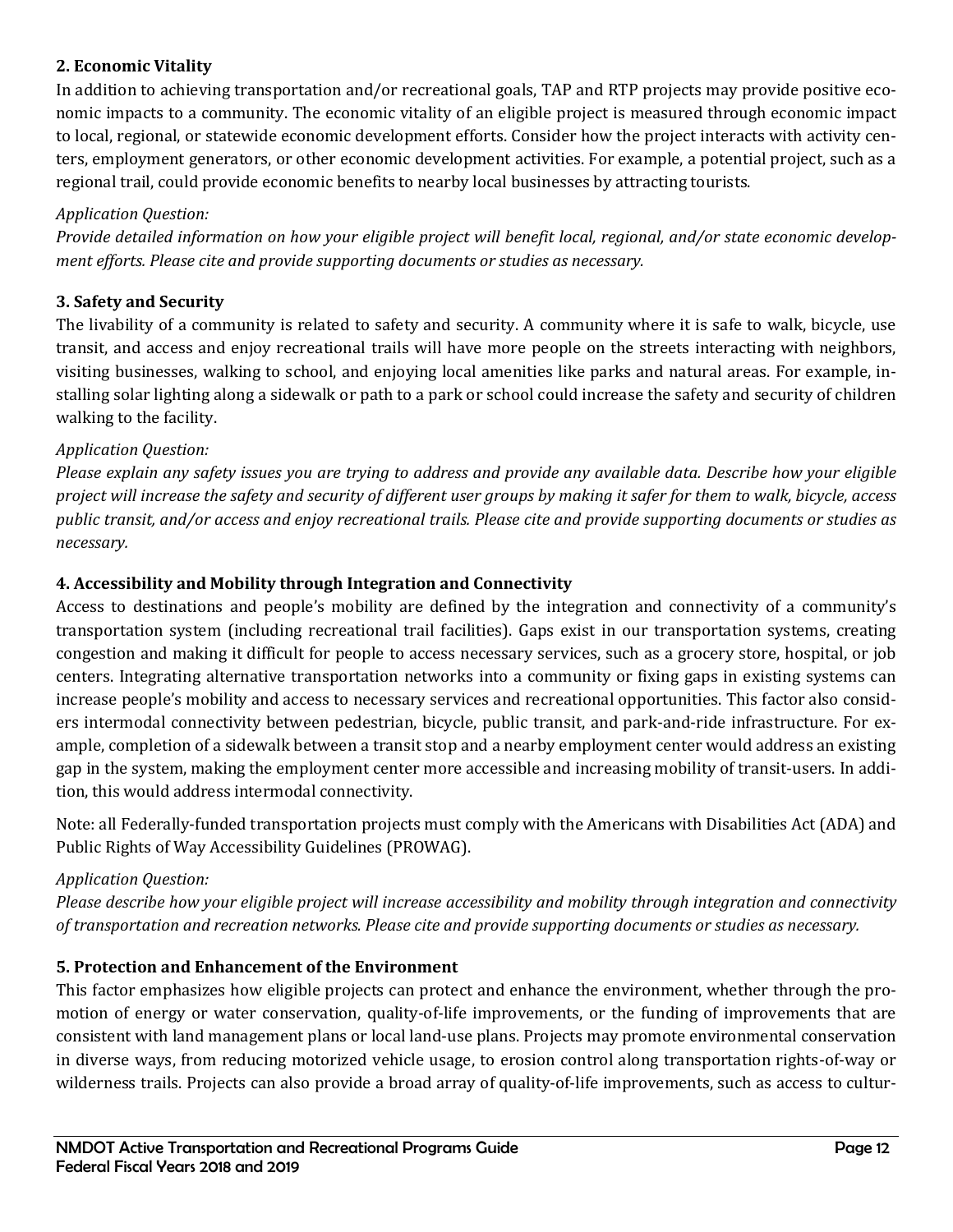ally or historically significant sites, or improved community health due to increased opportunities for bicycling and walking.

Through local planning processes, governments and community members articulate land-use visions and goals to improve or enhance community quality of life. These are incorporated into local planning documents. TAP and RTP projects may help communities achieve desired land-use patterns and goals as described in local planning documents. Examples of such projects could include a paved, multi-use path that increases multimodal access to a school, thus reducing motor vehicle congestion, improving air quality, and providing opportunities for daily physical activity—all of which helps improve quality of life and overall community health.

# *Application Question:*

*Please provide information as to how your eligible project will:*

- *a) promote environmental conservation;*
- *b) improve the quality-of-life for community residents; and*
- *c) help achieve the community's desired land-use goals, as described in local planning documents.*

*Please cite and provide supporting documents or studies as necessary.*

#### **6. Efficient System Management and Operations**

TAP and RTP funds are FAHP funds. Project sponsors are required by Federal law to maintain projects constructed using FAHP funds. The project sponsor must acknowledge in the Resolution of Sponsorship, or official letter (see Appendix IX), both the short-term and long-term maintenance of the TAP or RTP project. The community may also have processes and maintenance plans in place that would benefit the maintenance and overall efficient system management and operation of the project. For example, your community may have a maintenance plan for inspecting and re-painting crosswalks on an annual basis and a new crosswalk built with TAP funds would be integrated into this maintenance plan.

#### *Application Question:*

*Please describe how your eligible project will promote efficient system management and operation, particularly with regard to the maintenance of the TAP- or RTP-funded improvement. Please cite and provide supporting documents or studies as necessary.*

#### **7. System Preservation**

The costs of maintaining existing infrastructure can be burdensome to communities. As such, building new infrastructure in certain communities is not always the most appropriate course of action. Certain projects may preserve or enhance existing infrastructure, thus eliminating additional costs to local communities. Potential projects may include safety improvements to existing infrastructure or adaptive reuse of existing infrastructure. For example, your community has a closed bridge that is no longer safe for motor vehicles, but the community wants to convert the use of the bridge to a pedestrian and bicycle facility.

#### *Application Question:*

*Please explain how your eligible project will enhance, preserve, or offer an adaptive reuse of existing infrastructure. Please cite and provide supporting documents or studies as necessary.*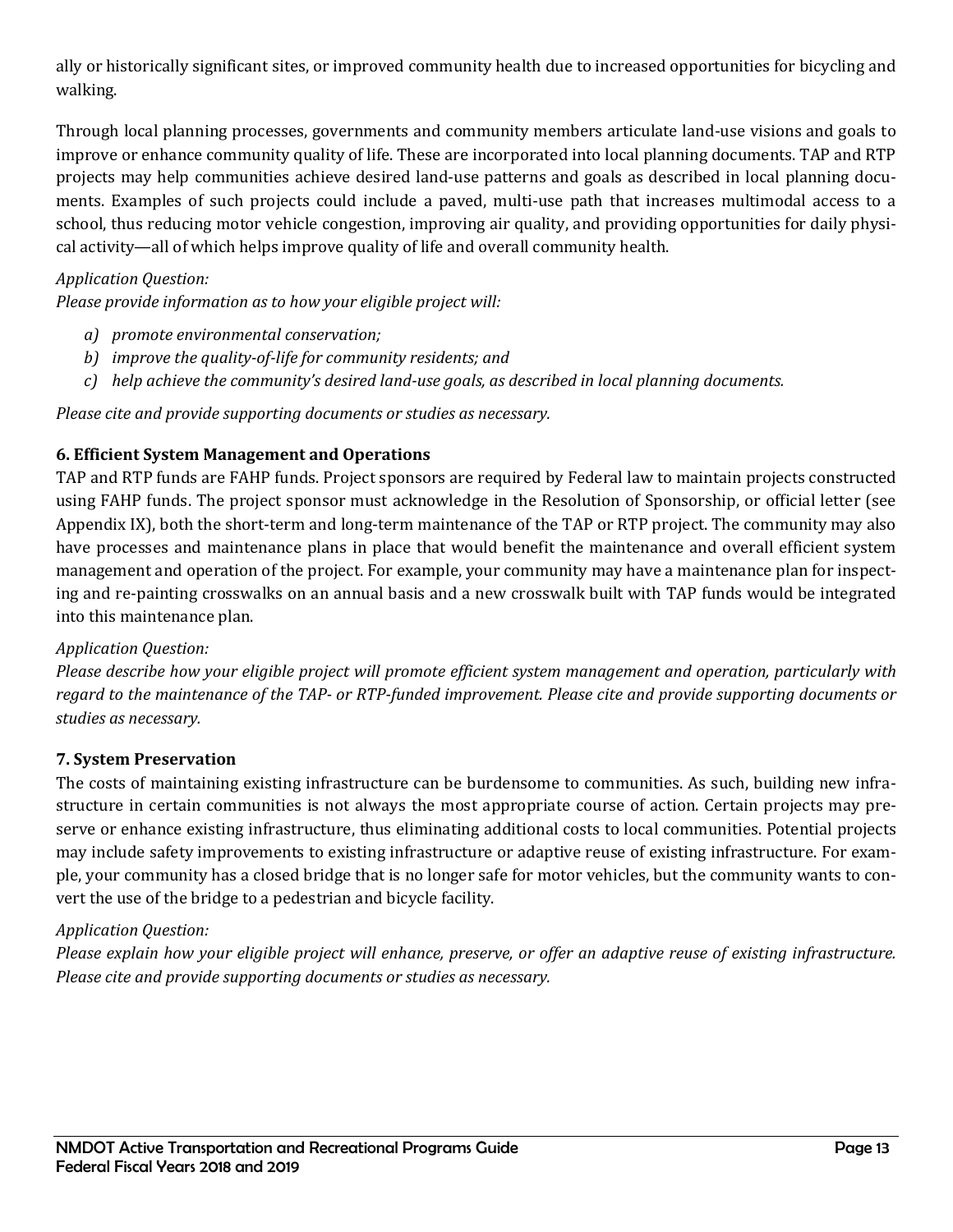<span id="page-16-0"></span>

| <b>Scoring Factors</b>                                                                         | <b>Possible Points</b> |
|------------------------------------------------------------------------------------------------|------------------------|
| <b>Planning:</b> Must provide documentation (cover of plan and page[s] identifying or support- |                        |
| ing the project); 2 points per plan, maximum of 6 points                                       | 6                      |
| <b>Economic vitality</b>                                                                       | 3                      |
| <b>Safety and Security</b>                                                                     | 3                      |
| <b>Accessibility and Mobility through Integration and Connectivity</b>                         | 3                      |
| <b>Protection and Enhancement of the Environment:</b>                                          |                        |
| Promote environmental conservation<br>a)                                                       | 3                      |
| Improve quality-of-life for residents<br>b)                                                    | 3                      |
| Achieve community's land-use goals<br>$\mathcal{C}$                                            | 3                      |
| <b>Efficient System Management</b>                                                             | 3                      |
| <b>System Preservation</b>                                                                     | 3                      |
| <b>Total</b>                                                                                   | 30                     |

# <span id="page-16-1"></span>**F. Best Practices and Feedback for Applicants**

The following is a list of general attributes of higher-scoring and lower-scoring applications from previous TAP and RTP funding cycles. It is intended to aid entities in ensuring that their application is as strong as it can be.

*Attributes of Higher-Scoring Applications:*

- Project appeared in numerous planning documents, and the supporting documentation was provided.
- Application included supporting documentation for all or most of the narrative questions contained on the application, allowing it to score maximum points for each question.
- Application demonstrated a thorough understanding of the application questions and was able to effectively explain how the project would contribute to the goals of each scoring factor.

# *Attributes of Lower-Scoring Applications:*

- Project did not appear in planning documents; or, supporting documentation was insufficient or not provided.
- Application did not include supporting documentation for many of the narrative questions on the application, receiving minimal or no points for each question.
- Application demonstrated a minimal understanding of questions or did not effectively explain how the project contributed to the goals of each scoring factor.
- Application did not include responses to all questions on TAP/RTP application.
- Application was not edited, and included spelling and grammatical errors.

The competitive process is not intended to evaluate the *inherent* merit of a particular project, but rather to be a forum for entities to *demonstrate* the merit of their project. **All prospective projects have merits**, particularly to their local residents. The competitive process provides a mechanism for selecting projects given limited funding.

Finally, when projects are included in planning documents or studies, it demonstrates community support for that project, and shows how a project helps meet the goals of a community or region. Adopted plans go through robust public involvement processes, and are formally adopted by councils, commissions, or agencies. To provide the greatest benefit to communities, as well as to help ensure successful projects, NMDOT's goal is to fund projects that meet local needs and desires and that have broad community support.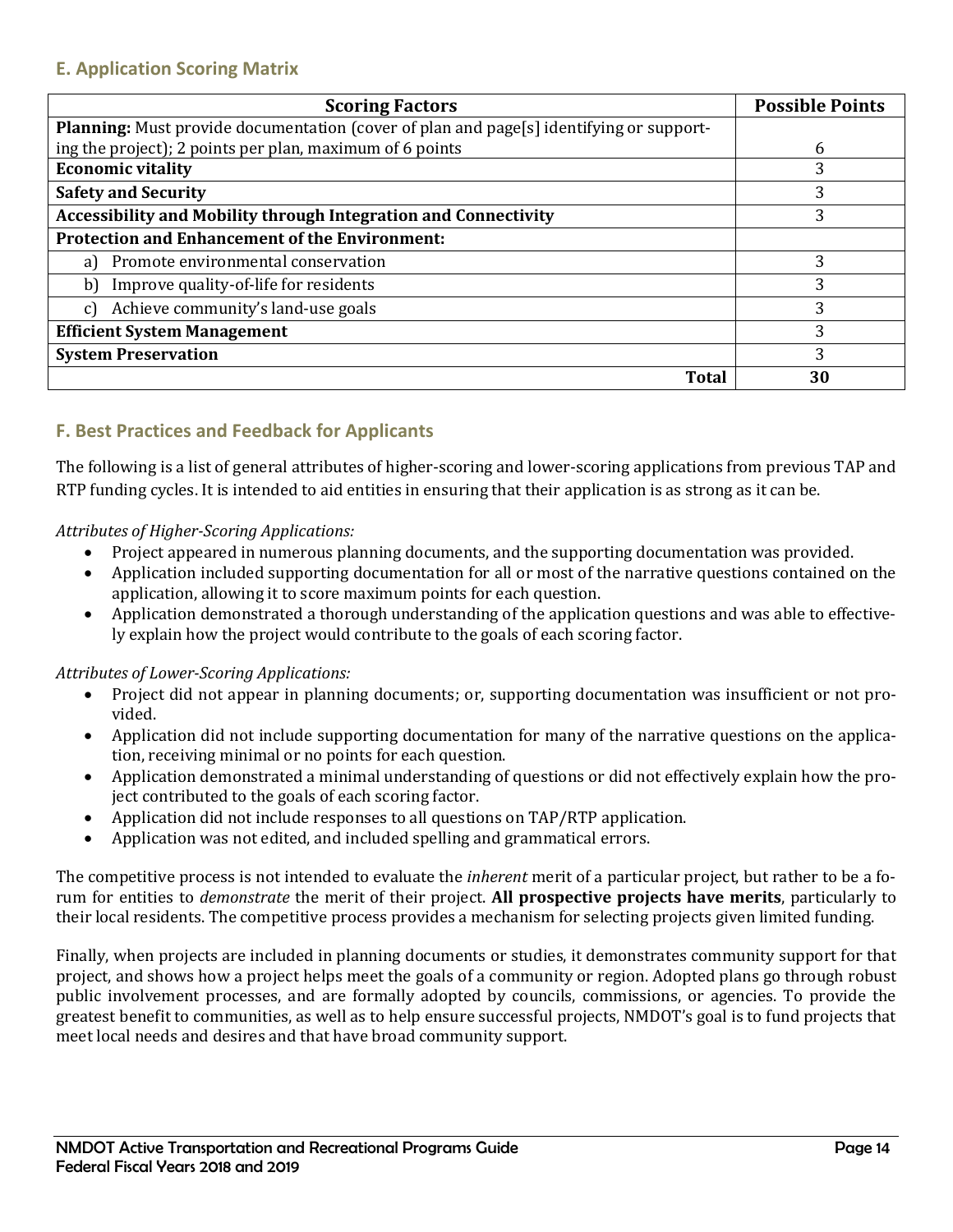# <span id="page-17-0"></span>**6. Appendices**

### <span id="page-17-1"></span>**I. Forms**

To apply for TAP and/or RTP funds, eligible entities must complete the NMDOT Project Identification Form (PIF) and then the TAP/RTP Application Form, which is a supplement to the PIF. Projects located in an RTPO area must also include a Project Feasibility Form (PFF) signed by the appropriate NMDOT District representative.

Editable, electronic versions of these forms are available from the NMDOT website, as indicated below. Once applications are complete, please submit materials to your MPO/RTPO planner as a single PDF document.

#### **Project Feasibility Form (PFF)**

[http://dot.state.nm.us/content/dam/nmdot/planning/RTPO\\_PFF.docx](http://dot.state.nm.us/content/dam/nmdot/planning/RTPO_PFF.docx)

#### **Project Identification Form (PIF)**

[http://dot.state.nm.us/content/dam/nmdot/planning/NMDOT\\_PIF.docx](http://dot.state.nm.us/content/dam/nmdot/planning/NMDOT_PIF.docx)

#### **TAP/RTP Application Form**

[http://dot.state.nm.us/content/dam/nmdot/planning/TAP-RTP\\_Application.pdf](http://dot.state.nm.us/content/dam/nmdot/planning/TAP-RTP_Application.pdf)

#### <span id="page-17-2"></span>**II. NMDOT Resources**

**Tribal/Local Public Agency (T/LPA) Handbook** <http://dot.state.nm.us/content/dam/nmdot/Infrastructure/PINF/TLPA-HANDBOOK.PDF>

#### **Right-of-Way (ROW) Handbook**

[http://dot.state.nm.us/content/dam/nmdot/Infrastructure/ROW\\_Handbook.pdf](http://dot.state.nm.us/content/dam/nmdot/Infrastructure/ROW_Handbook.pdf)

#### <span id="page-17-3"></span>**III. Sample Programmatic Boilerplate Agreement**

Agreements for non-infrastructure, programmatic projects such as SRTS coordinators, plans, trainings, etc., as well as for RTP projects located entirely within the jurisdiction of the sponsoring agency (not including paved, multi-use paths), will be handled directly by the program-specific coordinator at NMDOT. A sample boilerplate programmatic Grant Agreement is linked below. Please be aware the Grant Agreements change from time to time, and the agreement your entity receives may vary from this boilerplate.

#### **Sample Grant Agreement**

[http://dot.state.nm.us/content/dam/nmdot/planning/TAP-RTP\\_Sample\\_Programmatic\\_Agreement.pdf](http://dot.state.nm.us/content/dam/nmdot/planning/TAP-RTP_Sample_Programmatic_Agreement.pdf)

# <span id="page-17-4"></span>**IV. Sample Design/Construction Boilerplate Agreement**

Agreements for infrastructure projects such as paved, multi-use paths, sidewalks, etc., which have separate phases for design and construction, will be handled by NMDOT's Project Oversight Division (POD). These projects may use the boilerplate agreements linked below. These boilerplate agreements are meant for sample purposes only and are subject to change.

#### **Sample Cooperative Project Agreement – Design**

[http://dot.state.nm.us/content/dam/nmdot/Infrastructure/PINF/2016\\_Design\\_Agreement.pdf](http://dot.state.nm.us/content/dam/nmdot/Infrastructure/PINF/2016_Design_Agreement.pdf)

#### **Sample Cooperative Project Agreement – Construction**

[http://dot.state.nm.us/content/dam/nmdot/Infrastructure/PINF/2016\\_Construction\\_Agreement.pdf](http://dot.state.nm.us/content/dam/nmdot/Infrastructure/PINF/2016_Construction_Agreement.pdf)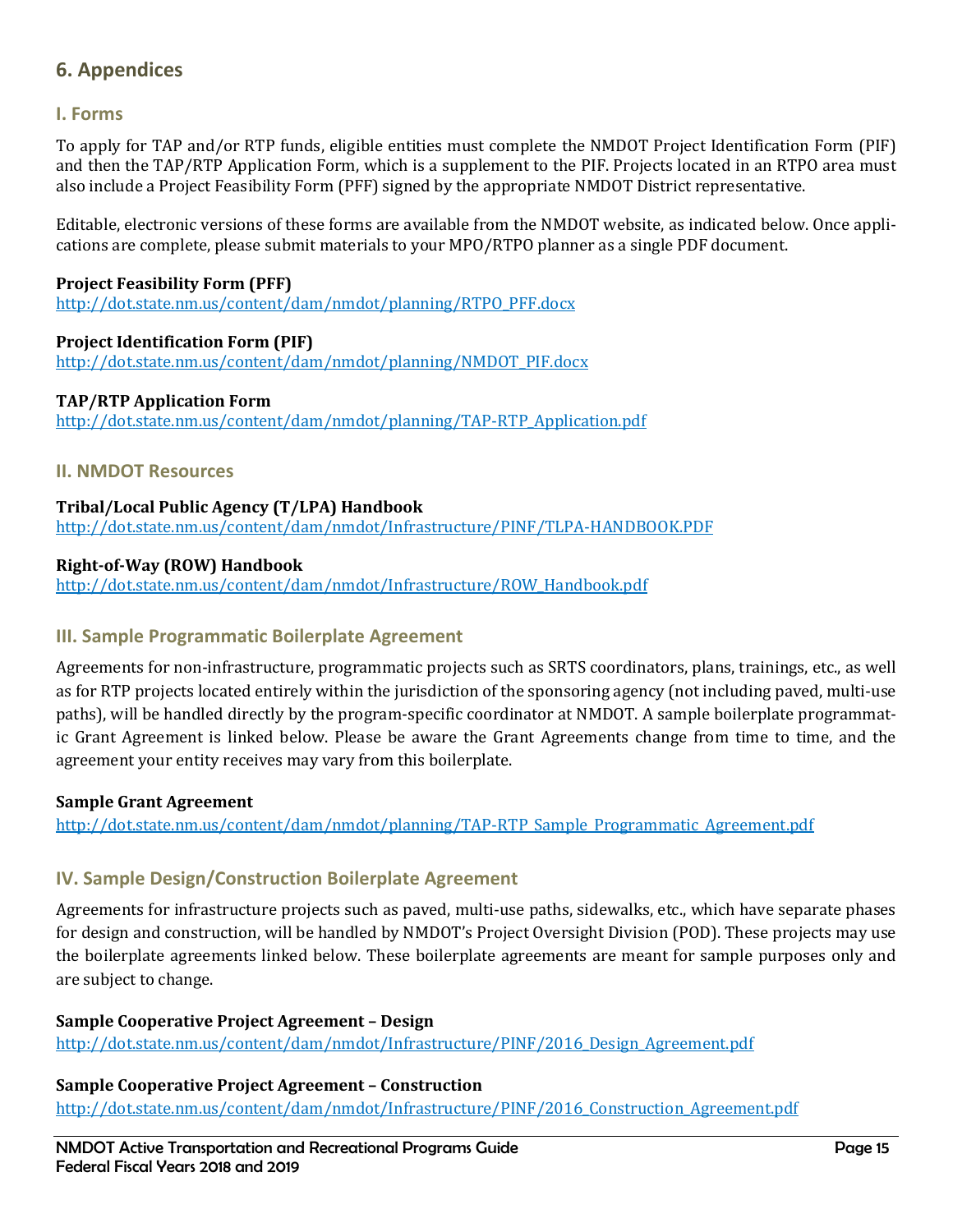# <span id="page-18-0"></span>**V. Eligible and Ineligible Projects and Activities**

#### **Eligible projects and activities under TAP include:**

- Planning, design, and construction of on-road and off-road trail facilities for pedestrian, bicyclists and other non-motorized forms of transportation, including sidewalks, bicycle infrastructure, pedestrian and bicycle signals, traffic calming techniques, lighting and other safety-related infrastructure, and transportation projects to achieve compliance with the Public Rights-of-Way Accessibility Guidelines (PROWAG).
- Reconstruction and rehabilitation activities that are not considered routine maintenance (see Ineligible Projects on page 9) and either increase capacity of an existing non-motorized facility and/or improve the functional condition of a non-motorized system. Examples include resurfacing AND widening an existing trail or reconstructing sidewalks to meet PROWAG requirements.
- Planning, design, and construction of infrastructure-related projects and systems that will provide safe routes for non-drivers, including children, older adults, and individuals with disabilities to access daily needs.
- Conversion and use of abandoned railroad corridors for trails for pedestrians, bicyclists, or other nonmotorized transportation users.
- Construction of turnouts, overlooks, and viewing areas.
- Community improvement activities, which include but are not limited to:
	- o Inventory, control, or removal of outdoor advertising;
	- o Historic preservation and rehabilitation of historic transportation facilities;
	- o Vegetation management practices in transportation rights-of-way to improve roadway safety, prevent against invasive species, and provide erosion control; and
	- o Archaeological activities relating to impacts from implementation of a transportation project eligible under this title.
- Any environmental mitigation activity, including pollution prevention and pollution abatement activities and mitigation to:
	- o Address stormwater management, control, and water pollution prevention or abatement related to highway construction or due to highway runoff, including activities described in Sections 133(b)(11), 328(a), and 329 of title 23; or,
	- o Reduce vehicle-caused wildlife mortality or to restore and maintain connectivity among terrestrial or aquatic habitats.

In addition to the above, the following projects and activities that meet the Safe Routes to Schools (SRTS) program requirements of Section 1404 of the SAFETEA-LU are considered eligible for TAP funding (additional details are at: http://www.fhwa.dot.gov/environment/safe\_routes\_to\_school/guidance):

- Planning, design, and construction of infrastructure projects on any public road or any bicycle or pedestrian pathway or trail within two miles of a kindergarten through 8th (K-8) grade school that will substantially improve the ability of students to walk and bicycle to school, including sidewalk improvements, traffic calming and speed reduction improvements, pedestrian and bicycle crossing improvements, on-street bicycle facilities, off-street bicycle and pedestrian facilities, secure bicycle parking facilities, and traffic diversion improvements in the vicinity of schools.
- Non-infrastructure activities to encourage walking and bicycling to school, including public awareness campaigns and outreach to press and community leaders, traffic education and enforcement in the vicinity of schools, student sessions on bicycle and pedestrian safety, health, and environment, and funding for training, volunteers, and managers of safe routes to school programs.
- Safe Routes to School coordinators or champions.

#### **Ineligible projects and activities under TAP include:**

- Acquisition of right-of-way
- Safety and educational activities for pedestrians and bicyclists (except activities targeting children in grades K-8, under SRTS).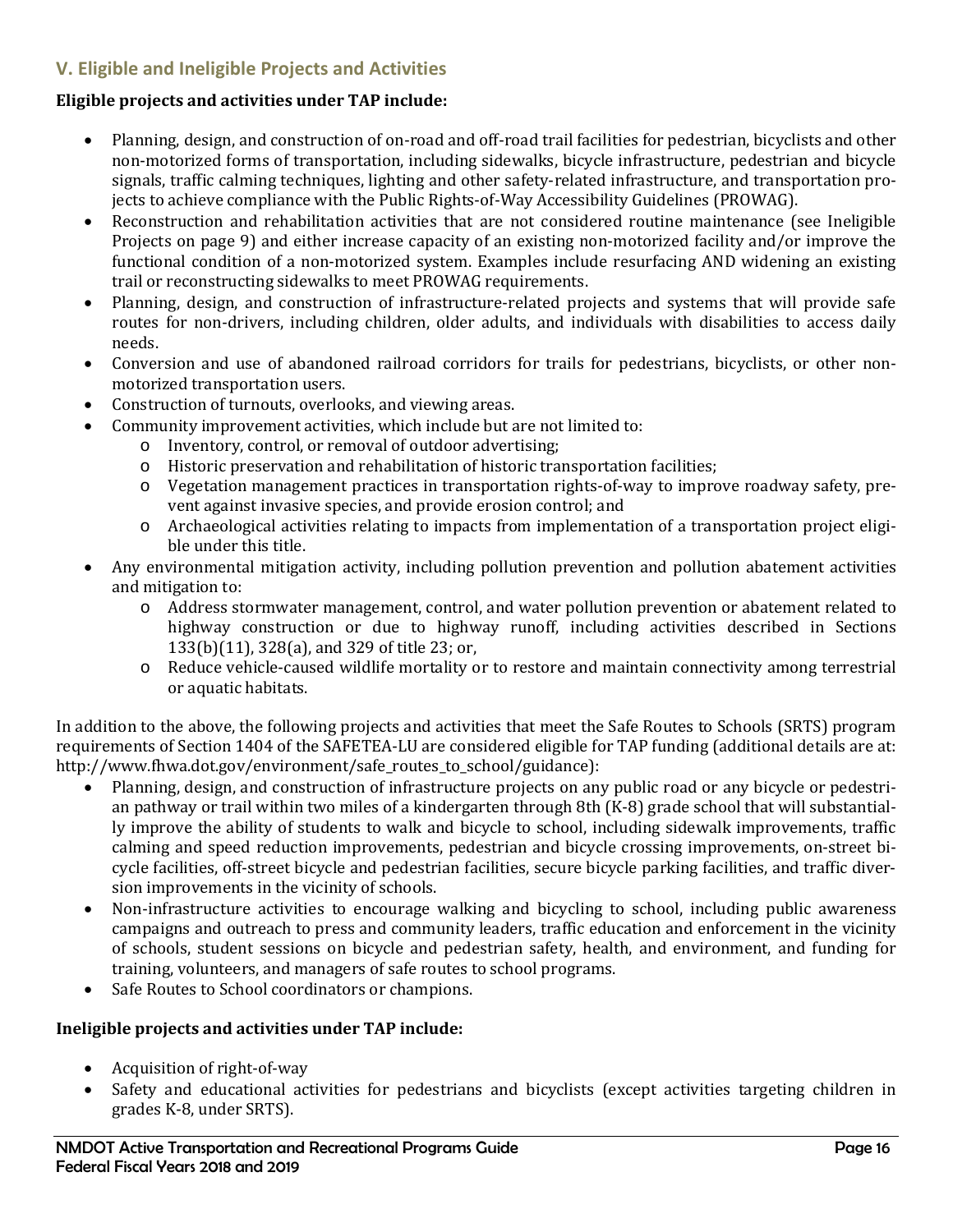- Acquisition of scenic easements and scenic or historic sites and scenic or historic highway programs.
- Historic preservation as an independent activity unrelated to historic transportation facilities.
- Operation of historic transportation facilities.
- Archaeological planning and research unrelated to impacts from the implementation of a transportation project eligible under Title 23.
- Transportation museums.
- TAP funds cannot be used for landscaping and scenic enhancement as independent projects; however, landscaping and scenic enhancements are eligible as part of the construction of any FAHP project under 23 U.S.C. 319, including TAP-funded projects.
- Routine maintenance is not an eligible TAP activity. Routine maintenance consists of work that is planned and performed on a routine basis to maintain and preserve the condition of the transportation system or to respond to specific conditions/events that restore the system to an adequate level of service. Routine maintenance activities can include repainting markings, filling potholes, and repairing cracks.

#### **Eligible projects and activities under RTP include:**

- Maintenance and restoration of existing trails to include any kind of trail maintenance, restoration, rehabilitation, or relocation, provided the work is completed within the time period outlined in the Cooperative Project Agreement.
- Development and rehabilitation of trailside, trailhead facilities, and trail linkages (including but not limited to drainage, crossings, stabilization, parking, benches, signage, traffic controls, water, sanitation, and access facilities). Rehabilitation can include extensive repair needed to bring a facility up to standards suitable for public use (not routine maintenance). Trailside and trailhead facilities should have a direct relationship with a recreational trail; *a highway rest area or visitor center is not an eligible project.*
- Lease of trail construction and maintenance equipment to construct and maintain recreational trails during the time period outlined in the Cooperative Project Agreement.
- Construction of new trails where allowed on Federal, State, county, municipal, and private lands provided trails are publicly accessible.
- Construction of rail trails on abandoned railroad corridors, and construction of "rails with trails."
- Improvements to roads and/or bridges specifically designated for recreational use by the managing agency. Eligible high clearance primitive roads/bridges may include old rights-of-way no longer maintained for general passenger vehicle traffic, provided the project does not open the road to general passenger vehicle traffic.
- Planning, design, and certifications specific to an RTP-eligible construction project. NMDOT reserves the right to deny requests for planning, design, and certifications from State or Federal natural resource or public land agencies.
- Operation of educational programs to promote safety and environmental protection related to the use of recreational trails (NMDOT may use up to 5% of the total annual apportionment for educational programs, per Federal guidelines).
- Statewide trail planning

#### **Ineligible projects and activities under RTP include:**

- Acquisition of right-of-way
- Purchase of trail construction and maintenance equipment.
- Improvements to roads/bridges intended to be generally accessible by low clearance vehicles, i.e. regular passenger cars.
- Condemnation of land
- Feasibility Studies
- Law Enforcement
- Planning that is not of a statewide nature. Trail planning as a relatively small portion of a specific trail project is allowed.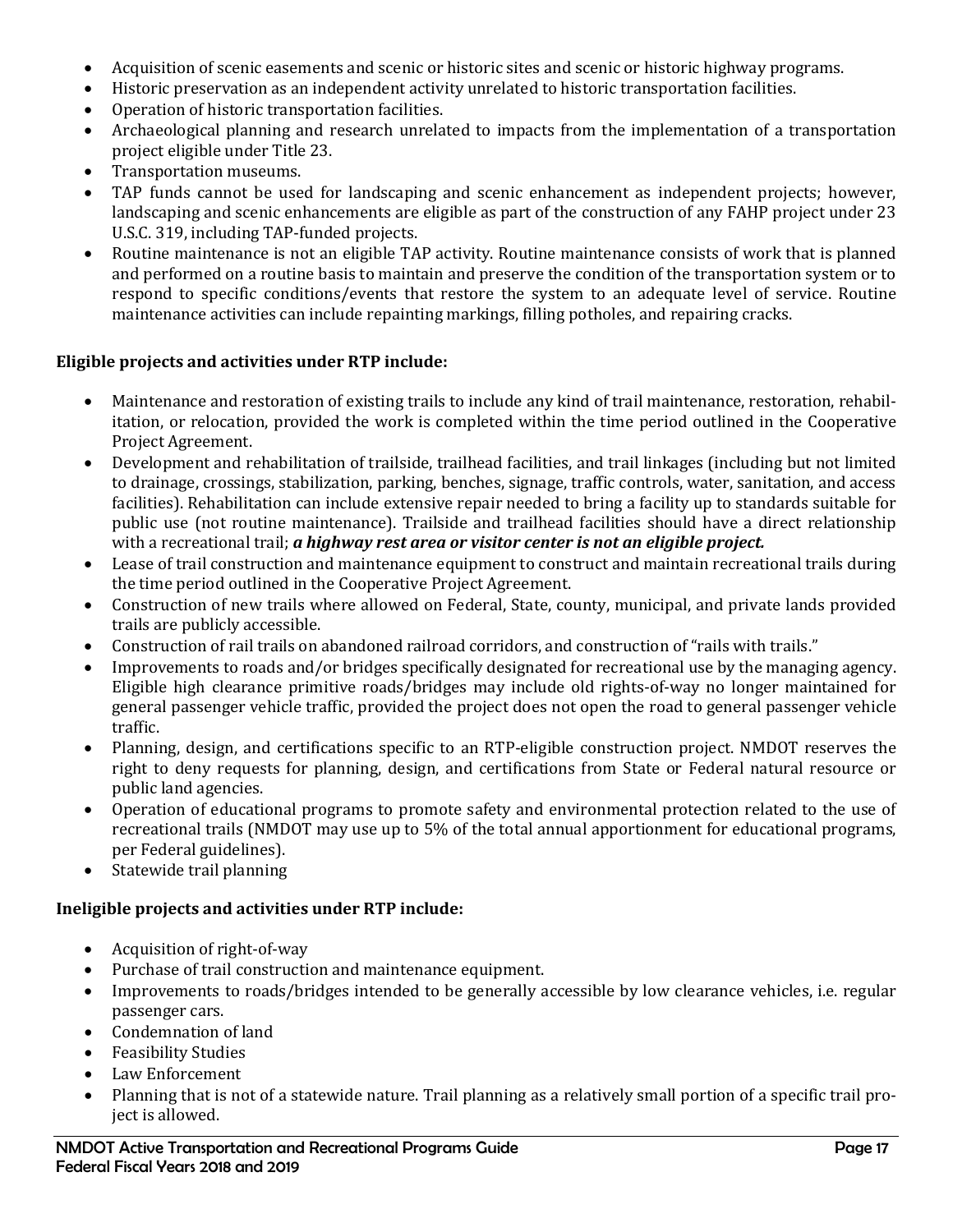- Sidewalks, unless part of a trailhead facility or specifically providing a critical trail link. FHWA defines a sidewalk as a path parallel to a public road or street.
- Conversion from Non-Motorized to Motorized Use Applicants shall not use RTP funds to expand, convert, or otherwise facilitate motorized use or access to trails predominately used by non-motorized trail users, and on which, as of May 1, 1991, motorized use was either prohibited or had not occurred.
- Circuit race tracks (circular or elliptical race tracks)
- Construction of any recreational trail for motorized users on Bureau of Land Management or National Forest Service lands, unless such lands:
	- o Have been allocated for uses other than wilderness by an approved agency resource management plan or have been released to uses other than wilderness by an act of Congress, and
	- o Such construction is otherwise consistent with the management direction of such approved land and resource management plan.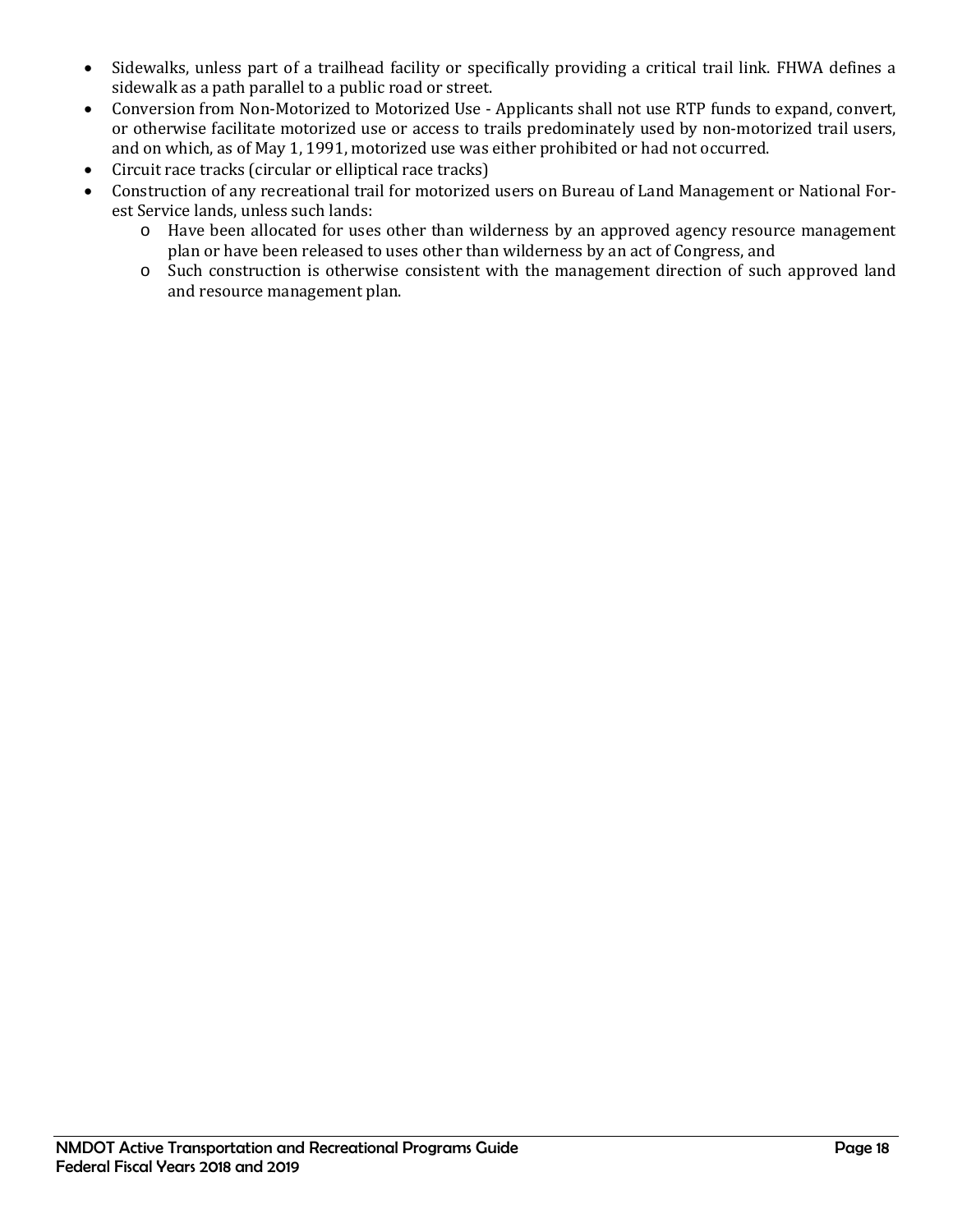# <span id="page-21-0"></span>**VI. RTP Project Categories**

There are five categories of RTP projects. Categories 1 and 2 count toward the 30% funding target for nonmotorized single-use and diverse-use projects; Categories 2, 3, and 5 count toward the 40% funding target for diverse-use projects; and Categories 4 and 5 count toward the 30% funding target for motorized single-use and diverse-use projects.

#### **Category 1: Non-motorized, single use**

This category includes projects primarily intended to benefit only one mode of non-motorized recreational trail use, such as pedestrian only or bicycling only. Projects serving various pedestrian uses (such as walking, hiking, wheelchair use, running, bird-watching, nature-interpretation, backpacking, etc.) constitute a single use for the purposes of this category. *(Note: wheelchair use by mobility-impaired people, whether operated manually or powered, constitutes non-motorized, pedestrian use.)* Projects serving various non-motorized, human-powered snow uses (such as skiing, snowshoeing, etc.) constitute a single use for this category.

#### **Category 2: Non-motorized, diverse use**

This category includes projects primarily intended to benefit more than one mode of non-motorized recreational trail use, such as walking, bicycling, and skating; pedestrian and equestrian use; or pedestrian use in summer and cross-country skiing in winter. *(Note: electrically powered bicycles, scooters, and personal mobility devises—such as the Segway—are considered motorized uses for the purposes of the RTP under 23 U.S.C. 206(g)(4). The exception is a motorized wheelchair.)*

#### **Category 3: Diverse use including both motorized and non-motorized**

This category includes projects intended to benefit both non-motorized and motorized recreational trail use. This category includes projects where motorized use is permitted, but is not the predominant beneficiary. This category also includes projects where motorized and non-motorized uses are separated by season, such as equestrian use in summer and snowmobile use in winter.

#### **Category 4: Motorized, single use**

This category includes projects primarily intended to benefit only one mode of motorized recreational trail use. A project may be classified in this category if the project also benefits some non-motorized uses (it is not necessary to exclude non-motorized uses), but the primary intent must be for the benefit of a single motorized use.

#### **Category 5: Motorized, diverse use**

This category includes projects primarily intended to benefit more than one mode of motorized recreational trail use, such as motorcycle and ATV use, or ATV use in summer and snowmobile use in winter. A project may be classified in this category if the project also benefits some non-motorized uses (it is not necessary to exclude nonmotorized uses), but the primary intent must be for the benefit of motorized uses.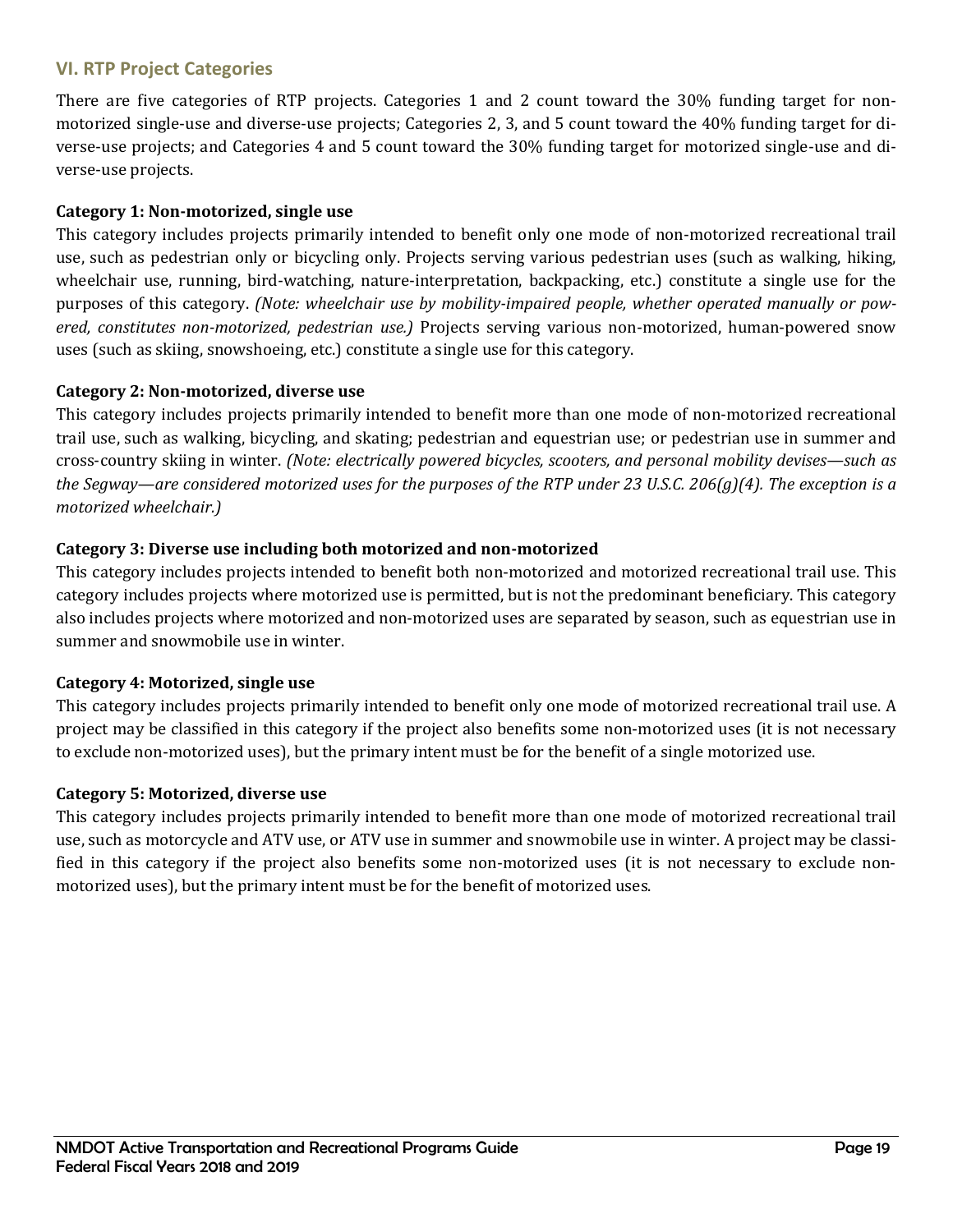# <span id="page-22-0"></span>**VII. State and Federal Requirements and Guidelines**

Sponsoring agencies should review and regularly reference NMDOT's Tribal/Local Public Agency (T/LPA) Handbook to understand the State processes for Federal funds. The T/LPA Handbook provides guidance to entities working to develop and construct highway, street, road, and other multimodal transportation related projects, funded by the NMDOT with Federal and/or State funds. See Appendix II for a link to the T/LPA Handbook

#### **Americans with Disabilities Act (ADA) Requirements**

Projects located on US Forest Service (USFS) lands must comply with the following:

- [Forest Service Trails Accessibility Guidelines \(FSTAG\)](http://www.fs.fed.us/recreation/programs/accessibility/FSTAG_2013%20Update.docx) [http://www.fs.fed.us/recreation/programs/accessibility/FSTAG\\_2013%20Update.docx](http://www.fs.fed.us/recreation/programs/accessibility/FSTAG_2013%20Update.docx)
- Accessibility Guidebook for [Outdoor Recreation and Trails](http://www.fs.fed.us/recreation/programs/accessibility/pubs/htmlpubs/htm12232806/index.htm) <http://www.fs.fed.us/recreation/programs/accessibility/pubs/htmlpubs/htm12232806/index.htm>

RTP Projects located on State or Federal natural resource or public land agency (other than USFS) lands and T/LPA projects that are NOT connected to a Federal-Aid highway right-of-way must comply with the Access Board's Final Guidelines for Outdoor Developed Areas, published on September 26, 2013, under the Architectural Barriers Act (ABA) of 1968.

• Final Guidelines for Outdoor Developed Areas [http://www.access-board.gov/guidelines-and-standards/recreation-facilities/outdoor-developed](http://www.access-board.gov/guidelines-and-standards/recreation-facilities/outdoor-developed-areas/final-guidelines-for-outdoor-developed-areas)[areas/final-guidelines-for-outdoor-developed-areas](http://www.access-board.gov/guidelines-and-standards/recreation-facilities/outdoor-developed-areas/final-guidelines-for-outdoor-developed-areas)

Infrastructure projects (paved, multi-use trails; sidewalks; transit facilities, etc.) located on public right(s)-of-way are required to meet standard ADA requirements as outlined in NMDOT design guidelines provided by the NMDOT Design Centers.

#### **ADA/Accessibility Guidelines and Resources**

- **US Access Board Guidelines for Outdoor Developed Areas:** <http://www.access-board.gov/attachments/article/1500/outdoor-rule.pdf>
- **US Access Board information on Public Rights-of-Way Access Guide (PROWAG) and Shared-Use Path accessibility guidance** <http://www.access-board.gov/guidelines-and-standards/streets-sidewalks>
- **US Forest Service Accessibility resources:**  <http://www.fs.fed.us/recreation/programs/accessibility>
- **US Forest Service Outdoor Recreation Accessibility Guidelines (FSORAG):** [http://www.fs.fed.us/recreation/programs/accessibility/FSORAG\\_2013%20Update.1.pdf](http://www.fs.fed.us/recreation/programs/accessibility/FSORAG_2013%20Update.1.pdf)

#### **Design Guidelines and Resources**

- **AASHTO Bicycle and Pedestrian Facilities Guides:** [http://www.fhwa.dot.gov/environment/recreational\\_trails/guidance/manuals.cfm#aashto](http://www.fhwa.dot.gov/environment/recreational_trails/guidance/manuals.cfm#aashto)
- **Federal Highway Administration Memorandum,** *Bicycle and Pedestrian Facility Design Flexibility***:** [http://www.fhwa.dot.gov/environment/bicycle\\_pedestrian/guidance/design\\_flexibility.cfm](http://www.fhwa.dot.gov/environment/bicycle_pedestrian/guidance/design_flexibility.cfm)
- **Federal Highway Administration Trails Construction and Maintenance Notebook:** [http://www.fhwa.dot.gov/environment/recreational\\_trails/publications/fs\\_publications/07232806](http://www.fhwa.dot.gov/environment/recreational_trails/publications/fs_publications/07232806)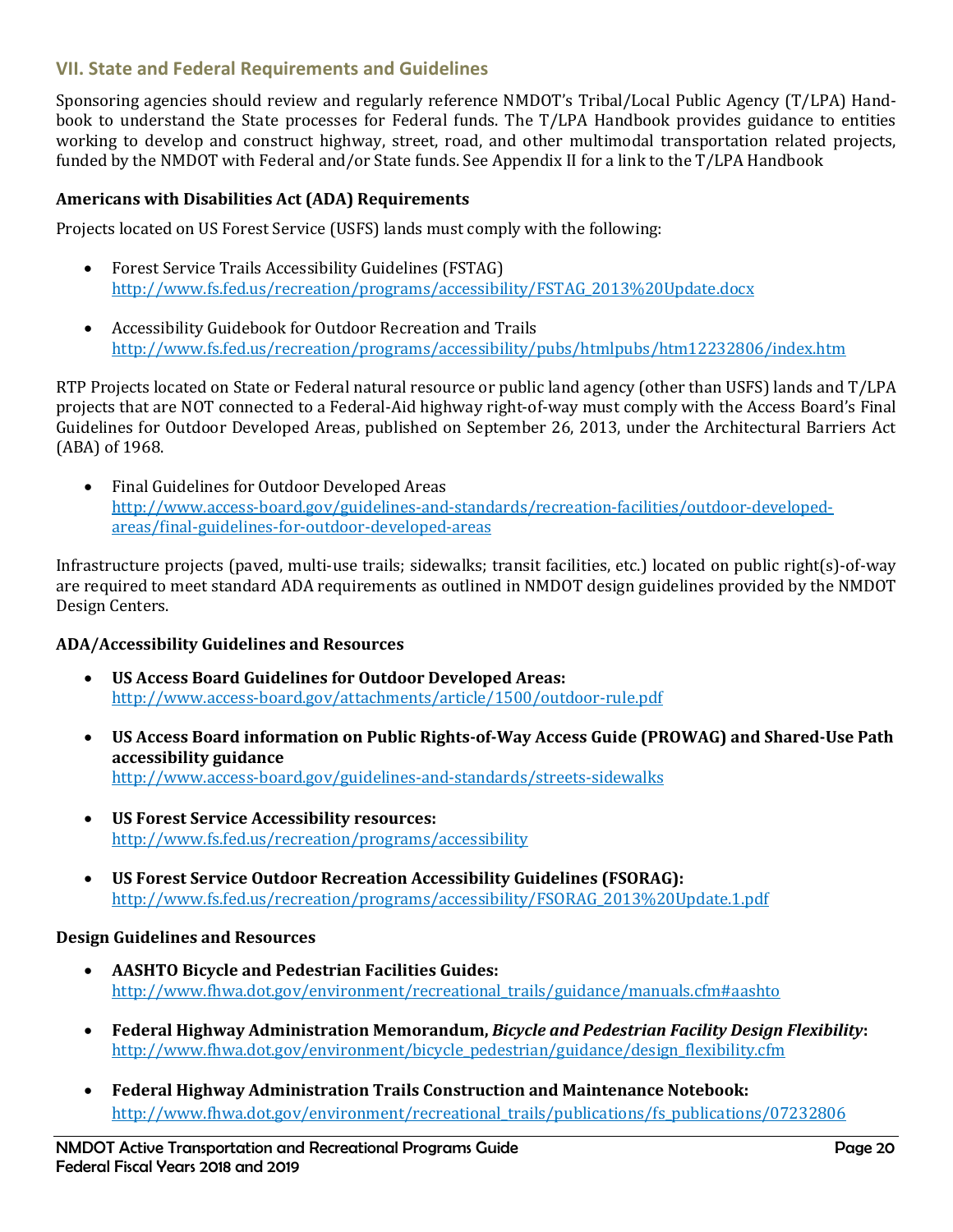- **Forest Service Equestrian Design Guidebook:** [http://www.fs.fed.us/t-d/php/library\\_card.php?p\\_num=0723%202816](http://www.fs.fed.us/t-d/php/library_card.php?p_num=0723%202816)
- **Resources for specific trail features:**  [http://www.fhwa.dot.gov/environment/recreational\\_trails/publications/fs\\_publications](http://www.fhwa.dot.gov/environment/recreational_trails/publications/fs_publications)
- **US Forest Service Standard Trail Plans and Specifications:** <http://www.fs.fed.us/recreation/programs/trail-management/trailplans/index.shtml>

#### **Design Guidance Publications**

- *Designing Walkable Urban Thoroughfares: A Context Sensitive Approach*, 2010. Institute of Transportation Engineers, 1627 Eye Street, N.W, Suite 600, Washington, DC 20006, Phone: (202) 785-0060
- Guide for the Development of Bicycle Facilities, Fourth Edition, 2012. American Association of State Highway and Transportation Officials (AASHTO), 444 N. Capitol St NW, Suite 249, Washington, DC, 20001, Phone: (202) 624-5800
- *Guide to the Development of Pedestrian Facilities,* 2004. American Association of State Highway and Transportation Officials (AASHTO), P.O. Box 96716, Washington, DC, 20090-6716, Phone: (888) 227-4860
- *Urban Bikeway Design Guide*, 2014. National Association of City Transportation Officials (NACTO), 55 Water St, 9th Floor, New York, NY 10041
- *Urban Street Design Guide*, 2013. National Association of City Transportation Officials (NACTO), 55 Water St, 9th Floor, New York, NY 10041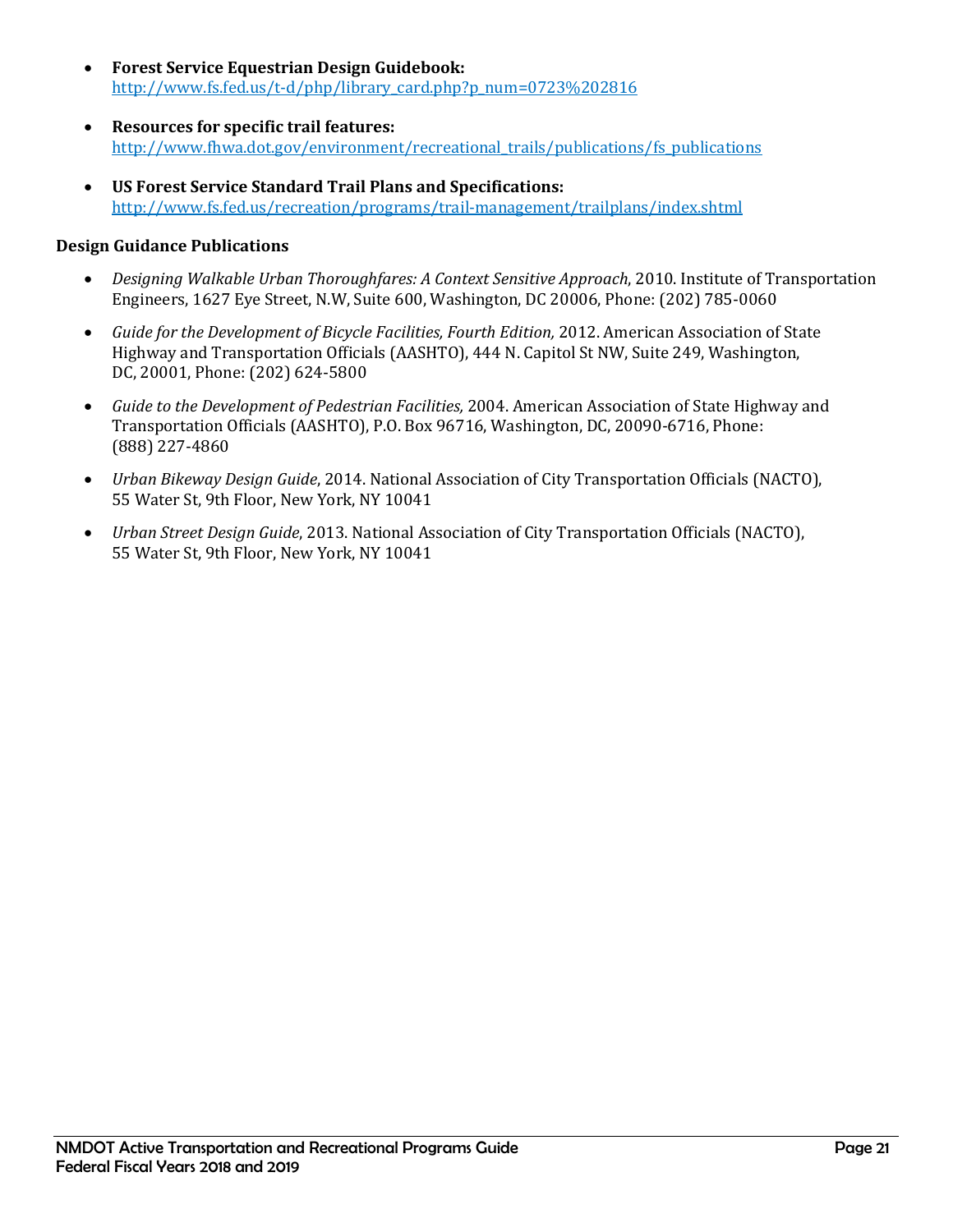### <span id="page-24-0"></span>**VIII. New Mexico MainStreet Program**

If your TAP/RTP project is located in a community with any of the three following designations, you are required to coordinate with the NM MainStreet Program on project development.

- NM MainStreet Communities
- State-Authorized Arts and Cultural Districts
- Frontier Communities

Please review the map linked below to see whether your project is within one of these communities. If so, please contact Rich Williams, Director of NM MainStreet at: [rich.williams@state.nm.us](mailto:rich.williams@state.nm.us) or 505-827-0168. The following link has up-to-date information[: http://gonm.biz/community-development/mainstreet-program/](http://gonm.biz/community-development/mainstreet-program/)

#### **NM MainStreet Program Map**

<http://nmmainstreet.org/communityDirectoryMap.php>

### <span id="page-24-1"></span>**IX. Sample Resolution of Sponsorship**

Applicants may reference the sample Resolution of Sponsorship linked below. If an entity opts to submit an official letter (from and signed by the appropriate official) in lieu of the Resolution of Sponsorship, the letter must include the same information as this sample Resolution of Sponsorship.

#### **Sample Resolution of Sponsorship**

[http://dot.state.nm.us/content/dam/nmdot/planning/TAP-RTP\\_Sample\\_Resolution.pdf](http://dot.state.nm.us/content/dam/nmdot/planning/TAP-RTP_Sample_Resolution.pdf)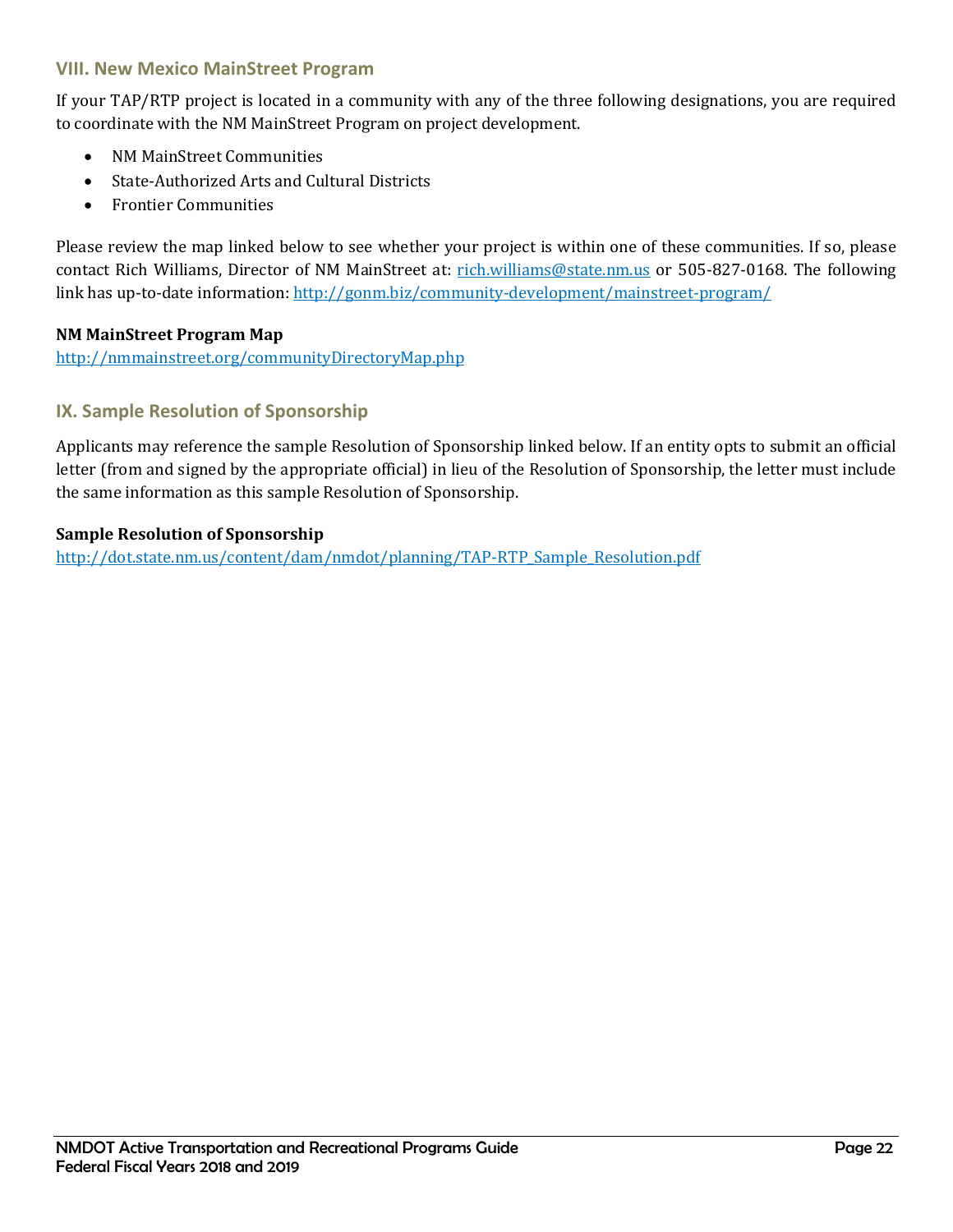<span id="page-25-0"></span>

# **Metropolitan and Regional Transportation Planning Organizations**